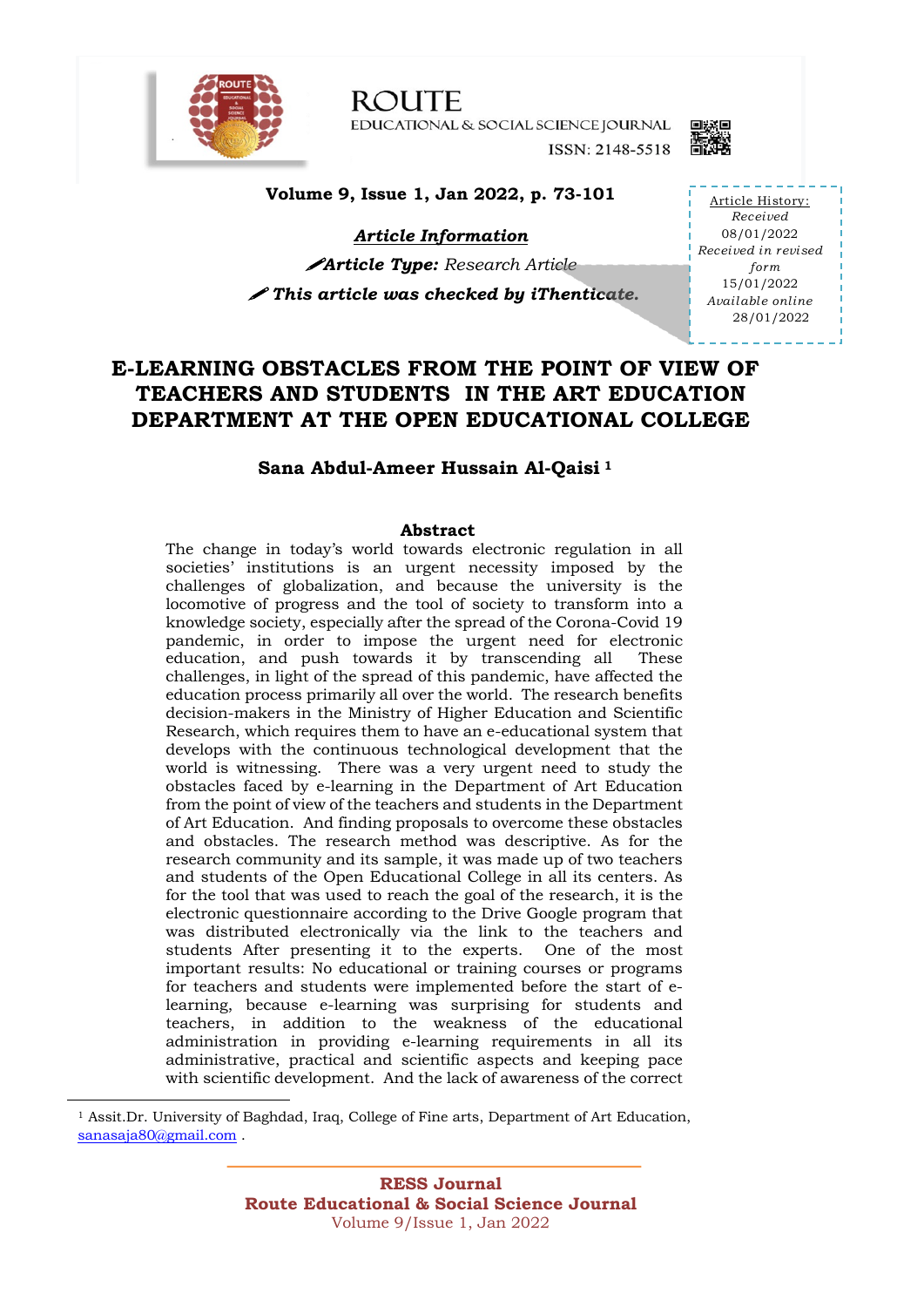vision of e-learning, its programs, its importance, and its advantages, among an influential sector of society and officials. As well as the lack of funding for the college, the weakness of infrastructure and digital, proper planning, and the weak ability to keep pace with technical and knowledge progress, due to the lack of financial resources needed to provide such technologies.

**Keywords:** obstacles, e-learning, Department of Art Education , open educational college.

# معوقات التعليم الاكترون*ي* من وجه نظر تدربسي*ي* وطلبة قسم التربية الفنية ف*ي* الكلية التربوبة المفتوحة سناء عبد الامير حسين القي*سي* <sup>2</sup>

### ا**لملخص** ،

إن التغير في عالم اليوم نحو التنظيم الالكتروني في كافة مؤسـسـات المجتمعات ضــرورة ملحة تفرضــها تحديات العولمة ،ولان الجامعة قاطرة التقدم واداة المجتمع للتحول الى مجتمع المعرفة، خاصـــة بعد انتشــار جائحة كورونا− كوفيد 19− لكي تفرض الحاجة الملحة إلى التعليم الالكتروني، وتتدفع باتجاهه متجاوزة كل تلك التحديات، في ظل انتشـــار هذه الجائحة، أثرت على عملية التعليم بصـــورة أســـاســية في جميع انحاء العالم. يفيد البحث صـــــناع القرار في وزارة التعليم العالي والبحث العلمي والتي يتطلب منها أن يكون لديها نظام تعليمي إلكتروني، يتطور مع ما يشــهده العالم من تطور تكنولوجي مســتمر . فكانت الـحاجة ملحة جدًا الى دراسة المعوقات التي يواجهها التعليم الالكتروني في قسم التربية الفنية من وجه نظر التدريسين والطلبة في قسم التربية الفنية، وكانت اهداف البحث التعرف على المعوقات التي تواجه قسم التربية الفنية في ظل التعليم الالكتروني في الكلية التربوبة المفتوحة؟ و ايجاد المقترحات لتجاوز هذه العقبات والمعوقات .وكان منهج البحث الوصـــفي اما مجتمع البحث وعينته،كانت من تدرســـين وطلبة الكلية التربوبة المفتوحة بجميع مراكزها ،اما الاداة التي اســـتخدمت لأجل الوصــــول لهدف البحث فهي الاســـتبانة الالكترونية وفق برنامج درايف كوكل تم توزيعها الكترونيا عبر الرابط الى التدريسين والطلبة بعد عرضــها على الخبراء. وكانت من اهم النتائج :لم تفعل اي دورات او برامج تعليمية او تدرببية للتدربسـيين والطلبة قبل بدا التعليم الالكتروني ، لان التعليم الالكتروني كان مباغتا بالنسبة للطلبه والتدرسين، اضبافه الى ضبعف الادارة التعليمية في توفير

جامعة بغداد / كلية الفنون الجميلة/ قسم التربية الفنية.  $^2$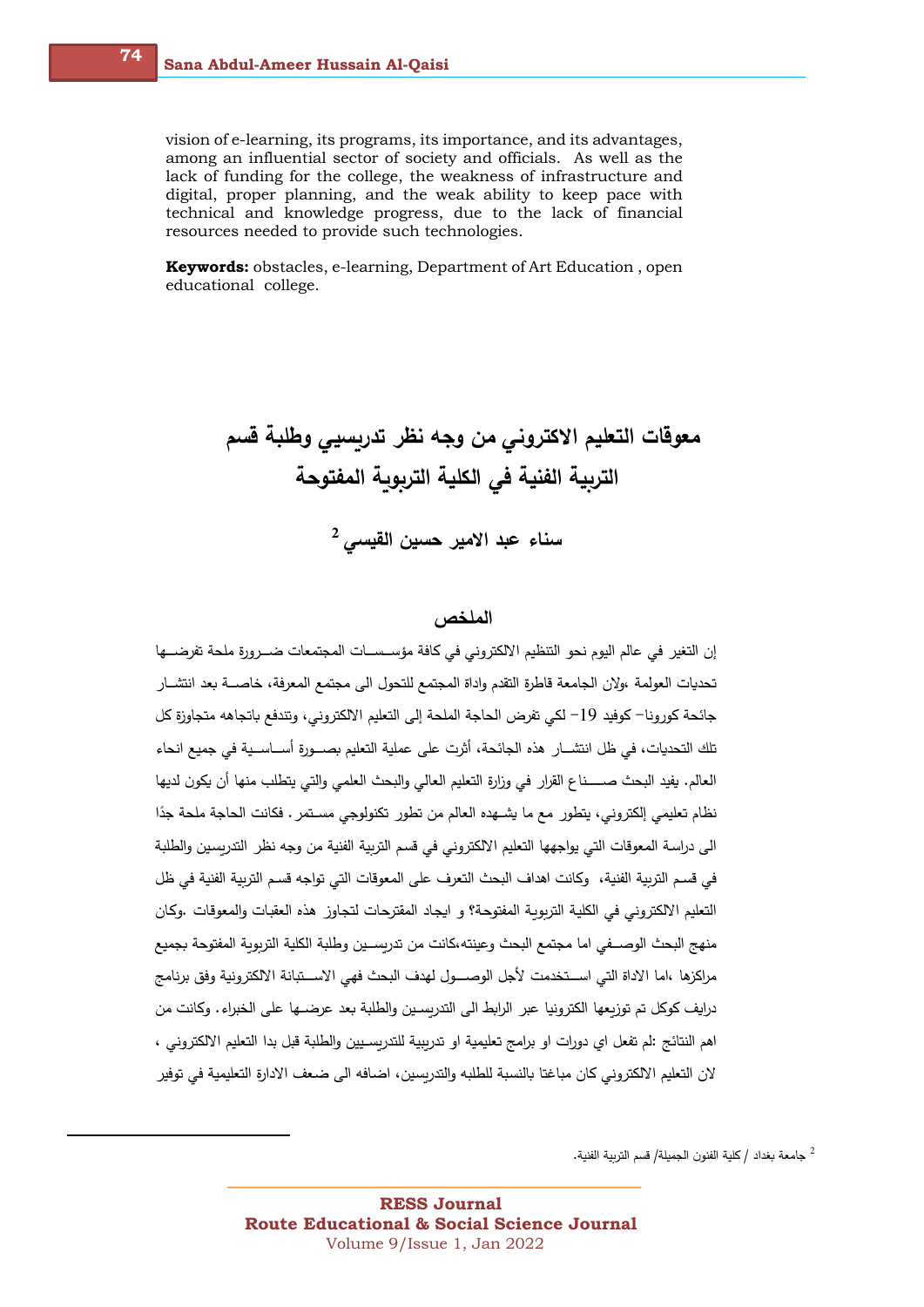مســــــتلزمات التعليم الالكتروني من جميع جوانبه الاداربة والعمليه والعلمية ومواكبة التطور العلمي،ونقص الوعي بالرؤبة الصحيحة عن التعليم الالكتروني، وبرامجه، وأهميته، ومميزاته، لدى قطاع مؤثر من المجتمع والمســـــؤولين. وكذلك نقص بل انعدام التموبل اللازم للكلية، وضــــــعف البنية التحتية والرقمية، والتخطيط الســــليم،وضـــــعف القدرة على مواكبة التقدم التقني والمعرفي،بســـبب قلة الموارد المالية اللازمة لتوفير هذه التقنيات.

ا**لكلمات المفتاحية:** معوقات ،التعليم الالكتروني ،قسم التربيةالفنية،الكلية التربوية المفتوحة.

**: >;'لا ةل89م -**

إن التغير في عالم اليوم نحو التنظيم الالكتروني في كافة مؤســســـات المجتمعات ضـــرورة ملحة تفرضـــها تحديات العولمة ،ولان الجامعة قاطرة التقدم وإداة المجتمع للتحول الى مجتمع المعرفة ، خاصـــة بما جد على العصر من تغيرات تقنية عالية،و يعتمد توظيف مستحداثات تكنولوجيا التعليم الالكتروني على درجة امتلاك التدربسـي المعارف والمهارات الازمة لاسـتخدام مسـتحدثات تكنولوجيا التعليم وكيفية التعامل معها ،أن التعليم الالكتروني– التعليم عن بعد– كان غير مقبول في كثير من الجامعات والكليات؛ كونـه غير تقليدي، وبالرغم من هذه التحديات والتحفظات، فقد جاءت جائحة كورونا– كوفيد 19– لكي تفرض الحاجة الملحة إلى التعليم الالكتروني، وتندفع باتجاهه متجاوزة كل تلك التحديات، في ظل انتشــار ٍ هذه الجائحة، مما احدث صدمة عالمية مباشرة، أثرت على عملية التعليم بصورة أساسية في جميع انحاء العالم.

يكمن الســـــبب في تأثير هذا الوباء على عملية التعليم في طربقة انتقاله الســـــربعة،عن طربق التواصـل المباشـر مع المربض، او مع الـحامل للفايروس دون اعراض، أو ملامسـة الاسـطـح الملوثة، مما ألزم صـــــانعي القرار على إغلاق المؤســـســــات التعليمية، ومنها المدارس والكليات والجامعات ، واتخاذ خطوات صــــعبة في وقت وجيز ، وفي ظل ظروف معقدة،للحد دون انتشـــار الوباء؛ كما ســـعت الحكومات إلى توفير التعليم والتعلم لأبنــائهـا، في ظـل بقـاء الطلبــة في منــازلهم، بعيـدًا عن الكليــات، عن طريق نظــام التعليم الالكتروني – التعليم عن بعد– ولذلك فإن تغير العملية التعليمية في مؤسساتنا العلمية على اختلاف مراحلها، تمثلت في التركيز على استراتيجيات التعليم القائمة على التكنولوجيا، ومصــادر المعلومات الرقمية، وتطبيقات التواصل الاجتماعي، وتطبيقات الاتصال، وبيئات التعلم الافتراضية، وتفعيل التعليم عبر الفصول الافتراضية ، وإستيعاب التطورات التكنولوجية.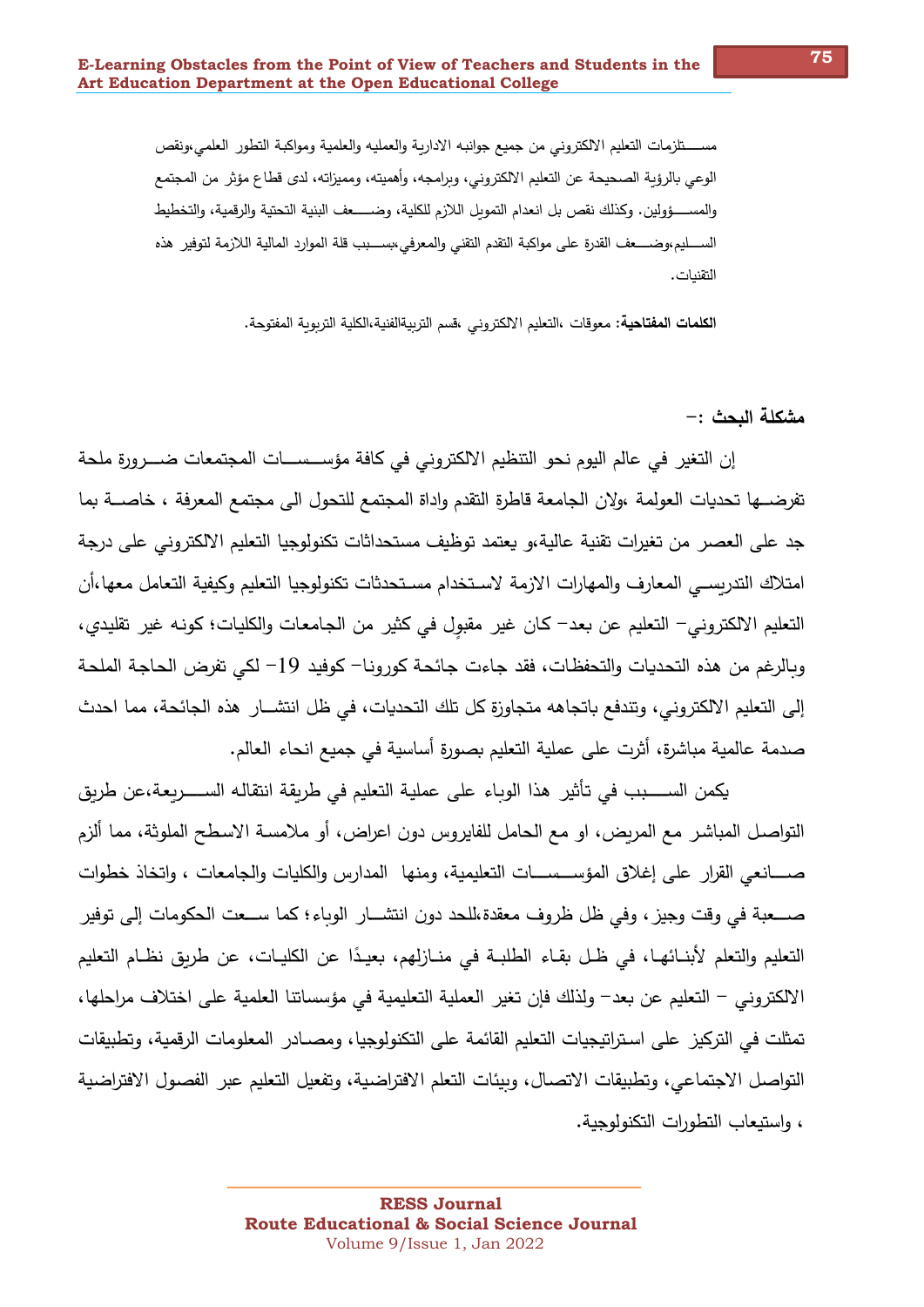وبالرغم من الجهود التي تبذلها وزارة التعليم العالي والبحث العلمي ، الا أنه توجد العديد من العقبات والمعوقات التي تعانى منها الكليات والجامعات ، وخاصـــــة في ظل بيئة تفتقد ثقافة التعامل مـع تكنولوجيا المعلومات، والاتصــالات، واليقين بأهميتها في شـتي مجالات التعليم. حيث ما يزال التعليم يعانـي من ضــعف اســـــتخدام التكنولوجيا الـحديثة، فنحن الى حد الان نعتمد قي كلياتنا على الســــبورة والاقلام فقط، متجاهلين متطلبات العصـر الرقمي الذي يعتمد على كل ما هو حديث وتقني من الاجهزة والمعدات مثل: السبورة الذكية التفاعلية، وكذلك التحديات التقنية في البني التحتية، وضـــعف شــبكات الاتصـــال، وعدم امتلاك التقنية التي تمكن جميع شــــــرائح المجتمع من الوصــــــول إلى المعلومـــات؛ وافتقـــار الطلبـــة إلى مهـــارات الوعي المعلومـاتي،مثـل:مـدى الاســـــتفـادة من الاجهزة الرقميــة وإدراك أهميــة المعلومـات، والبـحـث عنـهـا بمنهجيــة، وتقييمها، وعدم الاستعداد الفعلي للطالب والتدربسي لهذه المرحلة الانتقالية المفاجئة، ومن خلال وجود الباحثة في قسم التربية الفنية في الكلية التربوبة المفتوحة، كتدربسية وكمشرفة قسم التربية الفنية للكورس الاول، حيث لاحظت ان هناك معوقات في التعليم الالكتروني في القســم، فكانت الـحاجة ملحة جدًا الى دراســـة المعوقات التي يواجهها التعليم الالكتروني في قسم التربية الفنية من وجه نظر التدربسين والطلبة في قسم التربية الفنية والاجابة عن الأسئلة التالية:

١ .ما هي المعوقات التي تواجه قسم التربية الفنية في ظل التعليم الالكتروني في الكلية التربوبة المفتوحة ؟ ع ماهي المقترحات لتجاوز هذه العقبات والمعوقات؟ : $2$ 

**أهمية البحث:**– تتجلى أهمية البحث والحاجة إليه فيما يأتي:–

- 1. يفيد صـــــناع القرار في وزارة التعليم العالي والبحث العلمي،والتي يتطلب منها أن يكون لديها نظام تعليمي إلكتروني، يتطور مع ما يشهده العالم من تطور تكنولوجي مستمر ، وخاصـة مـع عدم وضـوح الرؤبة فيما يتعلق بمدة التوقف عن الدراســـة، حين إن ضـــمان عودة الطالب إلى الجامعة عند إعادة افتتاحها واســتمرارهم في الدراســـة، يمثل تحديًا، خصـــوصـــا عندما يتعلق الامر بإغلاق الجامعة لفترة طويلة .في ظل جائحة كورونا.
- 2. مواكبة ومســــايرة التطور الـهائل في مجال تكنولوجيا المعلومات والاتصــــــالات، والتوجهات في الوقت الراهن نحو بناء المنظمات الرقمية عالميا، ومســـــايرة الجهود وتطوير مشــــــاريع نظم تكنولوجيا المعلومات والاتصــــــــالات بالجامعات عموما ، وفي الكلية التربوبة المفتوحة على وجه الخصـــــوص.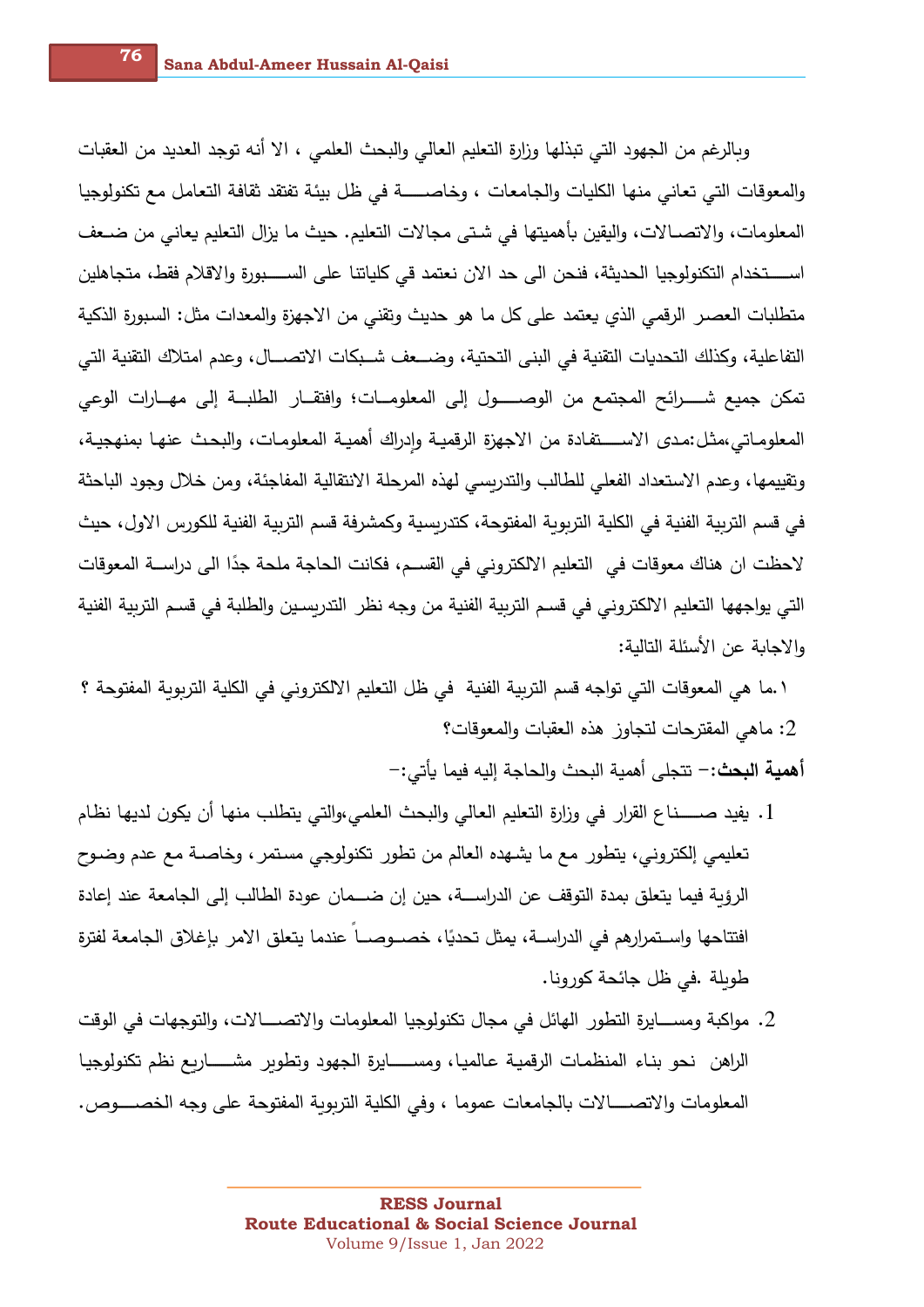معتمدًا على ما يوفره هذا التطور من إمكانات تفيد العملية التعليمية كأداة أســـاســية في ظل انتشـــار فيروس كورونا التي يصعب علينا الاعتماد فيها على نمط التعليم النظامي التقليدي.

3. وضــــــع مـعايير للتربية الفنية وتضـــــمينها مبدأ التقنية واســــتخدامها في تعليم التربية الفنية،في الكلية التربوية المفتوحة، والتي يمكن الاســــتفادة منها في جماليات الرســــم، والتصــــميم،والنحت، والخط والزخرفة، والاشغال، وكافة الفنون الجميلة، والفنون التطبيقية.

أ**هداف البحث :**– يهدف البحث الحالي إلى:–

1. التعرف على المعوقات التي تواجه قســـــم التربيــة الفنيــة في ظـل التعليم الالكتروني من وجـه نظر التدريســـــين والطلبة ورصـــــد أبرز التحديات في ظل جائحة كورونا، والالتزام بالتعليم عن بعد في الكلية التربوية المفتوحة .

2. ايجاد المقترحات للنهوض بقسم التربية الفنية في ظل التعليم الالكتروني في الكلية التربوبة المفتوحة .  **:>;'لا دو)ح -**

اقتصــــــرت حدود البحث على دراســــــة المعوقات التي تواجه قســـــم التربية الفنية للعام الدراســـــي 2021/2020 في ظل جائحة كورونا من وجهة نظر أعضـــاء هيئة التدربس ومن وجه نظر الطلبة في قســم التربية الفنية في الكلية التربوبة المفتوحة في بغداد بمركزبها الوزبربة والعدل.

**مصطلحات البحث:**– تحددت بالتعاريف الاجرائية لكل المصطلحات التي وردت في البحث

**المعوقات :** - كل ما يعيق او يعرقل تحقيق هدف معين يتطلب اجتيازه مزيدا من الجهود العقلية والنفسية. **التعليم الالكتروني :**– هو ســــعى المنظمة التعليمية بكافة مؤســـســـــاتها، لاســــتخدام تكنولوجيا المعلومات والاتصــالات وتكنولوجيا شـبكة الانترنت العالمية؛ لتحسـين أداء مهامها وعملياتها المختلفة، ونقلها لمن يحتاج إليهـا في داخلهـا أو خـارجهـا، للقيـام بـالمهـام المختلفـة التي تؤدي إلى تحقيق أهـداف المنظمـة في ظـل استراتيجياتها .

**التربية الفنية:**– هي مجموعة من الأنشـــطة التي يقوم بها الفرد، والتي تقوم بتنمية شـــخصـــيته وذلك عبر تعريفه على العالم الحســـــي من حوله، كما أنها تقوم بتغيير ســــلوكه وذلك عن طربق تدرببه على المهارات والمفاهيم، والعادات الخاصة في التربية الفنية.

**قسم التربية الفنية :**– هو قسم يدرس فيه طالب تخصص التربية الفنية عددا كبيرا من المقررات عبر سنين الدراســة ومن بين أهم وأبرز هذه المقررات الرسـم التشـكيلي والالوان، والتشـربح ،وأسـس التصــميم وعناصــره،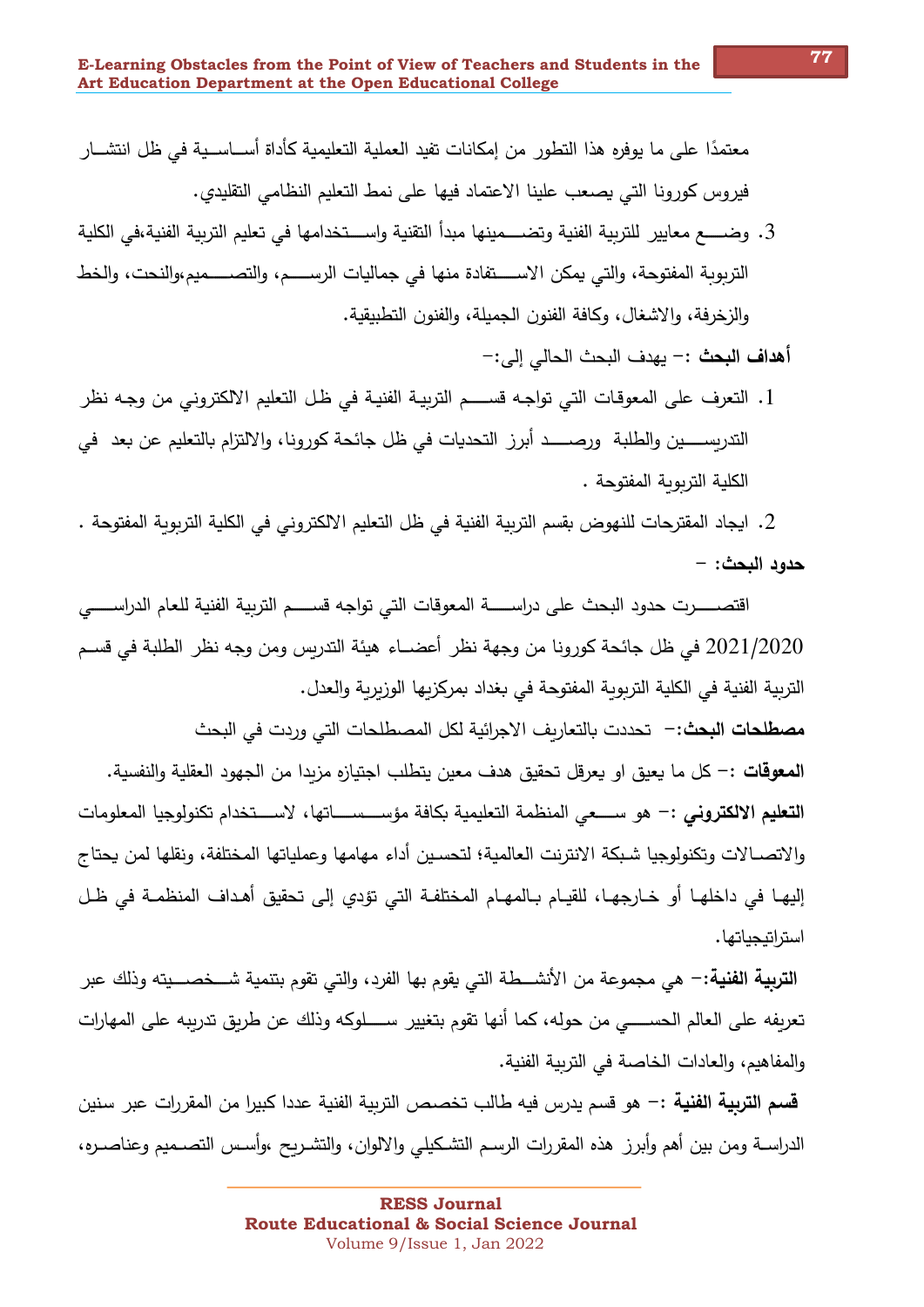المنظور ، وألاشــــغال الفنية،وتذق فني، وطرائق تدربس التربية الفنية؛كما يدرس الطالب مقررات أخرى منها ، تقنيات الخزف والنحت، وفنون الخط العربي والزخرفـة، وتـاريخ الفن ، واضـــــــافـة الى الموســـــيقى والفنون المسـرحية، والجداربات، ومشـروع بحث التخرج، وهذه جميعها دروس اختصـــاص تضــاف اليها دروس الغير اختصاص مثل اللغة العربية والانكليزية والاسلامية والديمقراطية والصحة النفسية، مدة الدراسة في القسم اربع سنوات وتكون على كورسين لكل سنة دراسية .

الكلية التربوبة المفتوحة : -كلية انشـات من قبل وزارة التربية وتمنح درجة البكلوريوس للطلبة المعلمين الذين اكملو دراستهم في معاهد المعلمين والمعلمات او عبر الدورات ،والذين يعملون معلمين في المدارس الابتدائية.

الفصل الثان*ي* (الاطار النظر*ي* )

التعليم الالكترون*ي – عن* بعد –:

التعليم الالكتروني هو نمـوذج تربـوي يرمـى إلـى اسـتخدام التقنيـات الحديثة وشبكة الإنترنت، بطريقة تسمح للتدربسي بإعداد المحاضـرة عن طربق مقاطـع ملفات صــوتية، أو فديو ، أو وسـائط اخرى ،وتـــــسمح للطلبة بالتعلم مباشرة فـي أي وقت، وفـي أي مكان، عبر البرامج الإلكترونية. Johnson, M, 2019, p. ) 74)

يعد التعليم الالكتروني من الاتجاهات الحديثة في المنظومة التعليمية ومن الوســـــائل التي تدعم العملية التعليمية، وتحولها من طور التلقين إلى طور الإبداع والتفاعل وتنمية المهارات، وبجمع كل الأشـــكال الإلكترونية للتعليم والتعلم، عن طريق تيسير التعامل مع مصــادر المعرفة، وخدمات الشـبكة، ودعم التعاون، وتبادل المعلومات، والمشاركة عن بعد (عزمي، 2008، ص 95-94).

يعتمد التعليم الالكتروني على العديد من التقنيات الالكترونية، اي اســــتخدام أليات حديثة مثل: حاسوب وشبكاته، ووسائطه المتعددة من صوت، وصورة، ورسومات، ومحركات بحث، ومكتبات الكترونية، وكذلك مواقع الانترنت ســواء أكان عن بعد، أم في الصــف الدراســي، لإيصـــال المعلومة للمتعلم ، باقل جهد، وبأقصر وقت ، واكبر فائدة والتي يمكن استخدامها في الاتصال بين التدربسين والطلبة والمؤسسة التعليمية.

وقد اتفقت كثير من الأدبيات على أن التعليم الالكتروني يكون على نوعين هما: (Charles, 2014) التعليم المتزامن(on line): من ايجابيات هذا النوع هو الحصـول على تغذية راجعة فوربة، والتواصـل – الله عنه الله ا مباشـــرة مـع تدربســـي المادة لاســتيضــــاح أي معلومة،وهذا النوع من التعليم يتطلب وجود الطلبة في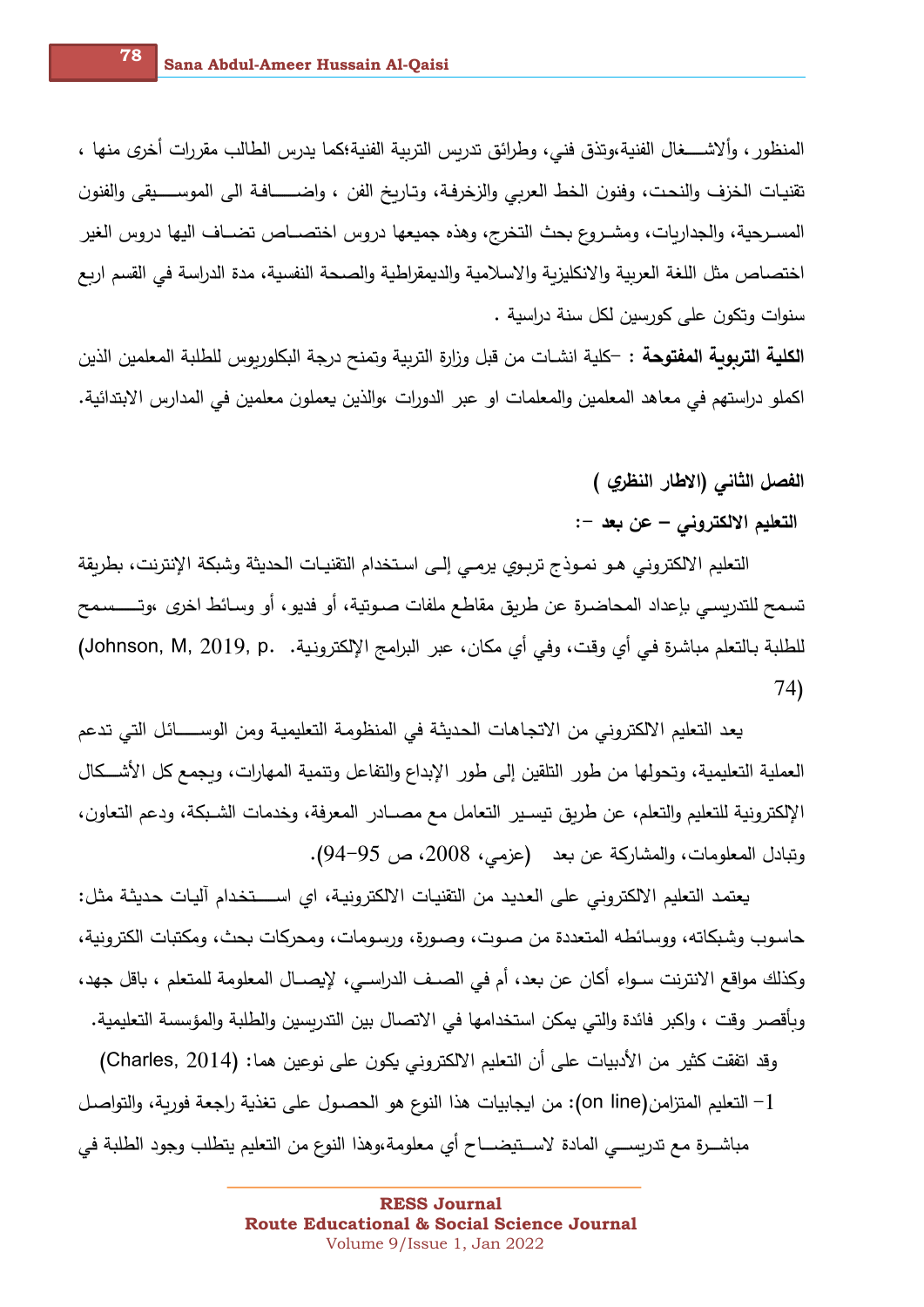الوقت نفســه، أمام جهاز الحاســوب، لإجراء النقاش، والمحادثة بينهم وبين التدربســي من جهة، وبين الطلبة أنفسهم من جهة اخرى، وبكون على الهواء مباشرة،عبر التخاطب المكتوب في غرف افتراضية خاصــة بالمحادثة (chatting)، او المنصــات التعليمية وبرامج الأتصــال ( zoom, class room Free conference )، أو التخاطب الصــوتي (voice–conferencing) أو التخاطب بالصــوت والصـــــورة (المؤتمرات المرئيـة أو مؤتمرات الفيديو)(video – conference))، وإن أهم مـا يعيق اســـتخدام هذا النوع من التعليم حاجته الى أجهزة حديثة، وشـــبكة اتصــــالات جيدة كونه أكثر أنواع التعليم الالكتروني تطورا وتعقيدا.

التعليم غير المتزامن (off line): مميزات هذا النوع من التعليم الالكتروني إمكانية إعادة الدروس، - ( فهو تعليم لا يحتاج الى وجود الطلبة، في الوقت نفسه أو المكان نفسه مع تدربسي المادة، وهو تعليم غير مباشر ينتقى الطالب الأوقات، والأماكن التي تناسبه لأخذ المعلومة، والوصول إليها على مدار اليوم، أما ســــلبياته فهي عدم فوربة الـحصــــول على التغذية الراجعة، إذ يجري تبادل المعلومات بين الطلبة وبين التدربسي، وبين بعضهم البعض، عبر بعض تقنيات التعليم الرقمي وعبر برامج التواصل الالكترونية المختلفة مثل:الواتس اب (whtsapp) البربد الالكتروني (E–mail)، رســــائل نصـــــية (text mass)، الفيس بوك (face book)، اليونيوب (you tube) ، او البريد الصبوتي(-voice mail) …..وغيرها.

يهدف التعليم الالكتروني –عن بعد–الى إكساب التدريسين والطلبة المهارات التقنية، لاستخدام التقنية التعليمية الحديثة،وتعويض أي نقص في الملاكين التدريســــي والتدريبي،وإعداد جيل من الخريجين المؤهلين للتعامل مع التقنية، وتطورات ومهارات العصــــر التكنولوجيا ،اضــــافة الى نمذجة التعليم وتقديمه في صــــورة معيارية، وخلق بيئة تعليمية تعلمية وتفاعلية، عبر تقنيات الكترونية متنوعة وجديدة، في مصـــادر المعلومات، وتقديم الدروس بصــــورة نموذجية،بحيث يمكن إعادة الممارســــات التعليمية المتميزة، مثلا خطط الدروس النموذجية، والأسـئلة النموذجية، والاسـتغلال الأمثل لتقنيات الصـوت والصـورة، وما يتصـل بها من وسـائط متعددة. (الحسناوي، 2007، ص 10)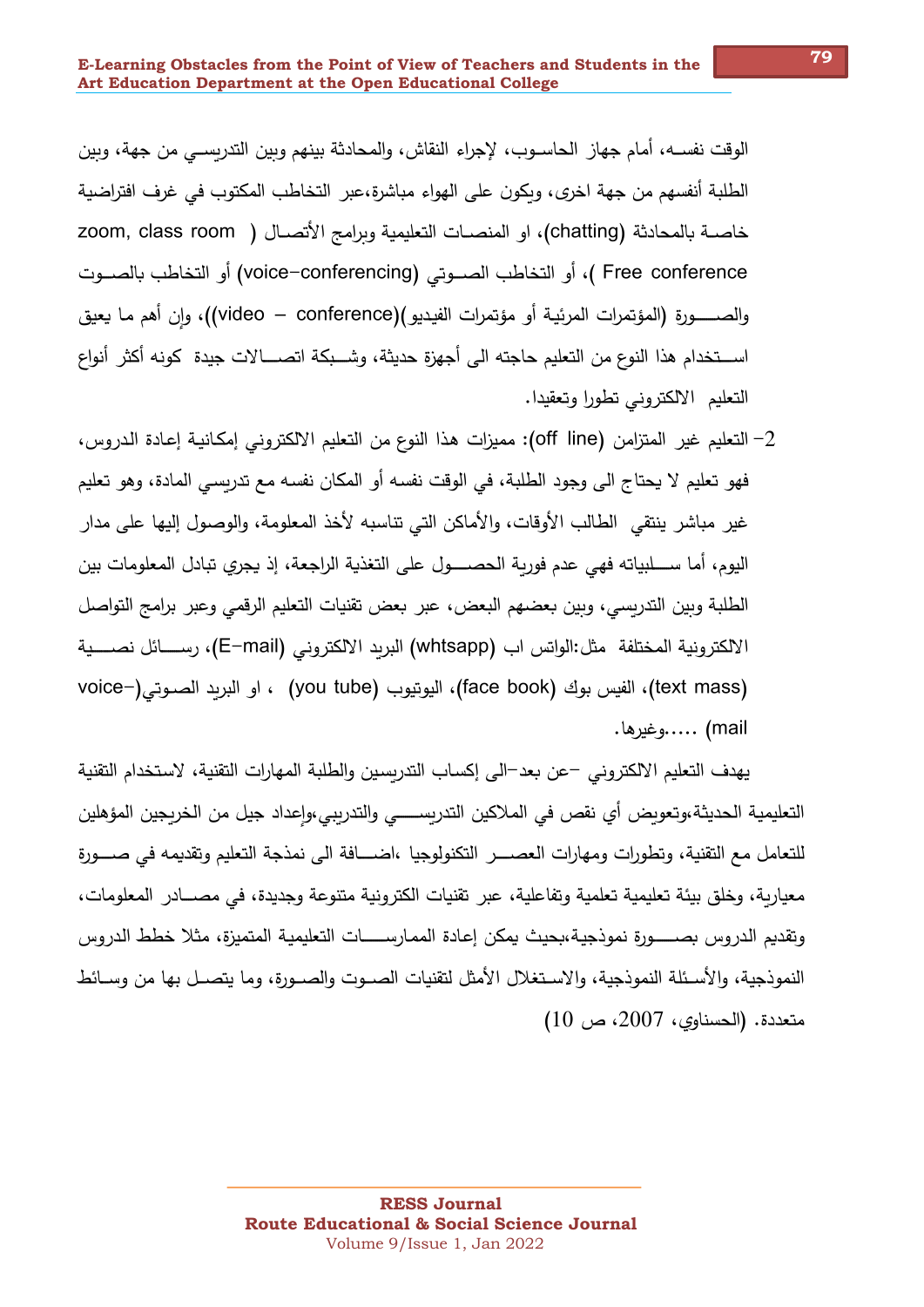اهم مقومات التعليم الالكتروني – التعليم عن بعد– :–

لكـي يحقـق الـتعلم الالكتروني –عن بعد– أهدافـه لابـد أن تتـوفر فيه مجموعـة مـن المميزات منها: تقديم الدعم الفردي للطالب، وتتمية مهارات العمل التعاوني، وتتمية المهارات المختلفة. وتتوع مصادر التعلم ما بين: التــسجيلات الصوتية، ومقاطع الفديو، والعروض التعليمية؛ كي يتمكن الطلبة مــن الــتعلم، وفقــا للوقت الذي يرغبون فيه، وبالطربقة والأسلوب التي تتوافق مع خصائصهم الشخصية،والتأكيد على احتياجات الطلبة،واستخدام التقنيات المتنوعة ،مما يصـبح بالامكان عرض محتوى المادة الذي قد لا يسـمح الوقت في طرق الـــتعلم التقليدية بعرضـــــه، والـــسماح بتكرار المحتوى التعليمي لعدة مرات، حسب احتياج الطلبة ،حتى يصلون الى المستوى المقبول الذي يرضونه لانفسهم، مما يعزز المهارات الفردية لهم .

ان معظم أنواع التقنيات الرقمية في أقســام التعليم على المسـتوى الجامعي ومنها: العروض الالكترونية، والشــــبكـــات الاجتمـــاعيـــة، والوســــــــائط الاجتمـــاعيـــة،وأدوات التكنولوجيـــا الرقميـــة عبر الانترنـــت، والتطبيقات،والانظمة،والاشكال، يمكن الوصـول اليها بسـهولة من قبل التدربسـين في الجامعات؛ لذا فإن توفر المعلومـات عبر التكنولوجيـا أدى إلى تغيير دور التدربس من نقل المعرفـة إلى دور المـدرب والتركيز على تدريب وإرشاد الطلبة. (دوفو و اكسال، 2017، ص 4). لذلك إن من أدوار التدريسي في التعليم الجامعي التعليم الالكتروني هو شرح استخدام الوسائل التقنية، وكيفية توظيف شبكة الانترنت والتقنيات المختلفة، وبقوم بتشــجيع طلبته،على التفاعل في العملية التعليمية، عبر طرح الاســئلة والاتصـــال من مختلف الدول، وبحفز على توليد المعرفة والإبداع، فهو يحث الطلبة على اســتخدام الوســـائل التقنية، وابتكار البرامج التعليمية التي يحتاجونها. (حامد ، 2019، ص 61)

لذلك لا بّد من إكســــــاب التدربســـــين الجـامعيين المهـارات التقنيــة لاســـــتخدام التقنيـات التعليميــة الحديثة،بأعتبارهم عنصـــر مهم من عناصـــر مقومات التعليم الالكتروني، ويجب مســـاعدتهم في إعداد المواد التعليميــة للطلبـة، و تطويرهم في العمليــة التعليميــة حتى يتواكبون مـع مــاهو حـاصــــــل من تطورات علميــة وتكنولوجيا مستمرة ومتلاحقة،وتعويض نقص الخبرة لدى البعض منهم. (ماجدة، 2018، ص 9)

تعد البنية التقنية من مقومات التعليم الالكتروني المهمة، تتكون البنية التحتية لتكنولوجيا المعلومات من عناصر أساسية وهي المكونات المادية التي تشكل أجهزة الحاسوب وملحقاته، الاساس المادي لها، والتقنيات الافتراضية هي الموارد التي تستخدم وتوظف، بغرض تبويب، وتصنيف، ومعالجة البيانات الاولية، لتحويلها لمعلومات ذات قيمة ومعنى، قابلة للاستخدام والتخزين والمشاركة، بما يلبي الاحتياج منها.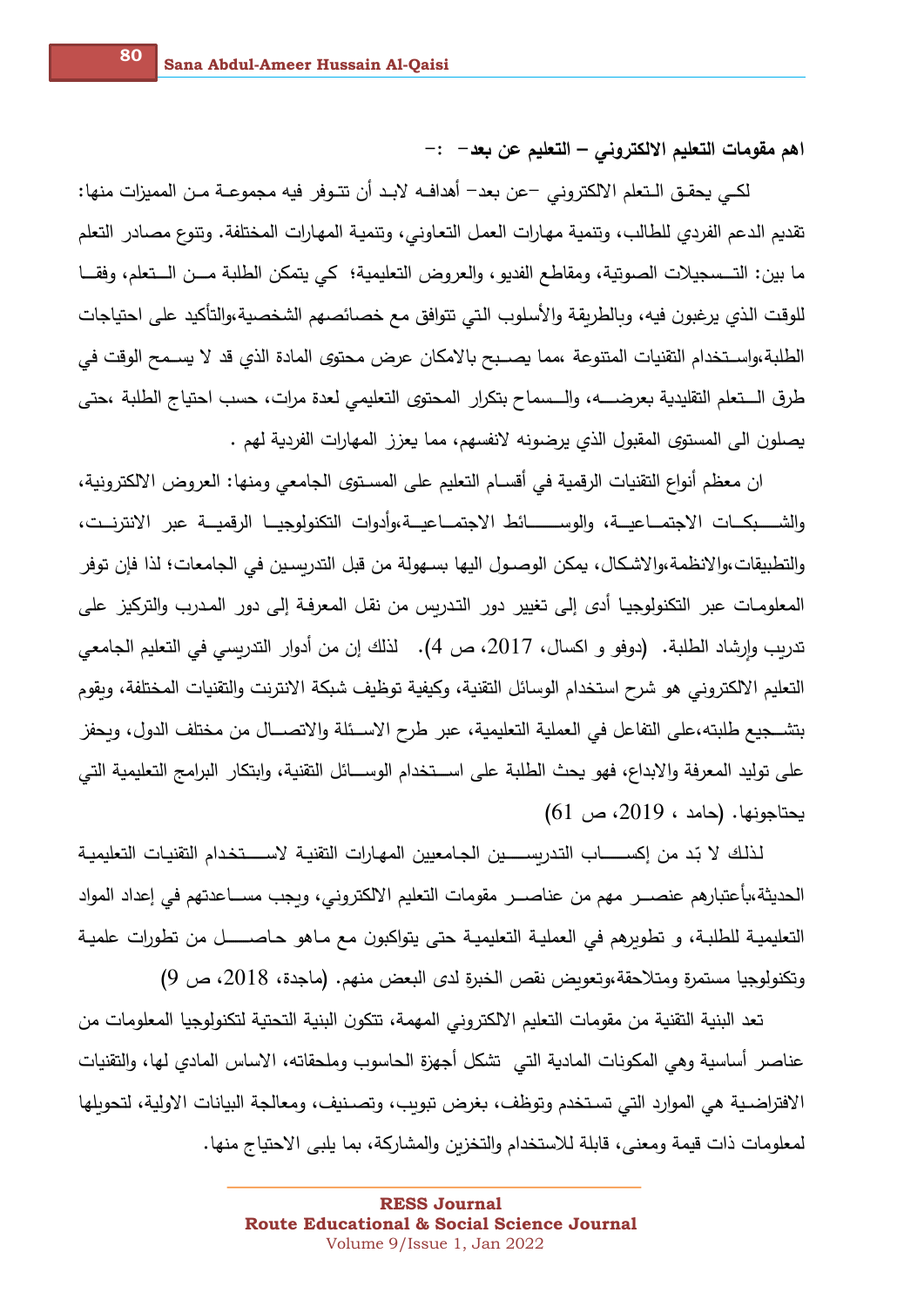أما المكونات الإخرى من برمجيات، وقواعد بيانات، وشبكات اتصـال، والبرمجيات تعد المجمع الكلي لنظم المعلومات، حين يتم تصـــميمها لضـــبط عمل أجهزة الـحاســـوب وملحقاته أثناء إجراء العمليات المختلفة، من إدخال للبيانات وخزنها واســتعادتها وتعديلها ومعالجتها، للوصـــول إلى معلومات ذات فائدة وقابلة للفهم.فهي بحاجة للحاسوب وملحقاته للقيام بدورها .

اما الشبكات والاتصالات فأنها تتألف من مجموعة من المحطات، والوحدات، تتواجد في مواقع مختلفة ومرتبطة مع بعضـها بوسـائط تتيح للمسـتفيد إجراء عملية الارسـال، والاسـتقبال، للمعلومات، والبيانات، داخل المؤســـســــة، أو خارجها. اما قواعد البيانات فهي من الوســــائل التكنولوجيا المســـتخدمة، في إعداد، وحفظ، واستعادة البيانات، والمعلومات، حين يتم استرجاعها لغرض تعديلها، أو الاضـافة عليها، أو الاستفسـار عن مكوناتها، وإعداد التقارير بعد مراجعتها، وذلك عبر البرامج التي تســـتخدمها والمرتبطة بها، إضــــافة إلى انه يمكن تحديثها باستمرار ، لتواكب المتغيرات والمستجدات.

نجد ان أكبر المســـتفيدين من كل التكنولوجيات والتقنيات الـحديثة، كانو بالدرجة الاولى قطاع التعليم العالي والبحث العلمي، بحيث زادت مؤخرا اســـتخدامات تطبيقات القاعات الافتراضـــية،والتعليم الالكتروني– التعليم عن بعد– داخل أغلب الجامعات ؛لذا فان البنية التقنية هي من حولت العالم الواقعي برمته إلى عالم افتراضي، متكامل ألابعاد وألاهداف.(قناوي 2020، ص 248)

ومن مقومات التعليم الالكتروني– التعليم عن بعد– الاخرى هي المناهج والمقررات الدراســـية، حيث إن ما يقدمه التعليم الجامعي الالكتروني في هذا السياق، وما يمكن أن يقدم بشكل أوسـع لما هو ثقافي غير مقصـود للبرامج الدراسية، كما يمكن أن ينظر إلى القضـايا العملية التي تتصـل بتحسين الوصـول، والمزبد من السهولة فيما يتعلق بالمشاركة في مناهج التعليم العالي. إلى جانب ذلك (فإن التحول الجامعي الالكتروني، لا يقتصـــــــر فقط على تقديم المحتوى، ولكن يهتم بجميع عناصــــــر المنهج؛ الاهداف، والمحتوى، والاســـــاليب، والانشــــطة، والتقويم، كما يتم تقديم المحتوى بالاعتماد على الوســــائط المتعددة، مثل( الصـــــوت ، والنص، والصورة، والحركة عبر الوسائط الإلكترونية الحديثة). (السعود، 2019، ص485)

لذلك لابد من تطوير التعلم الإلكتروني – التعلم عن بعد– وإعداد مواقع لنشـــــر المقررات إلالكترونية على مستوى كل جامعة وكلية، ومتابعة وتفعيل البحث المرئي المتوافرة بالجامعات عموما وبالكليات على وجه الخصـــوص، لضـــمان اســتخدامها في العملية التعليمية عن طربق تســـجيل المحاضـــرات وبثها على شــبكة الانترنت، وتوفير الوسـائل السـمعية، والبصـربـة، المعتمدة علـى تكنولوجيا المعلومات، والاتصــلات في العملية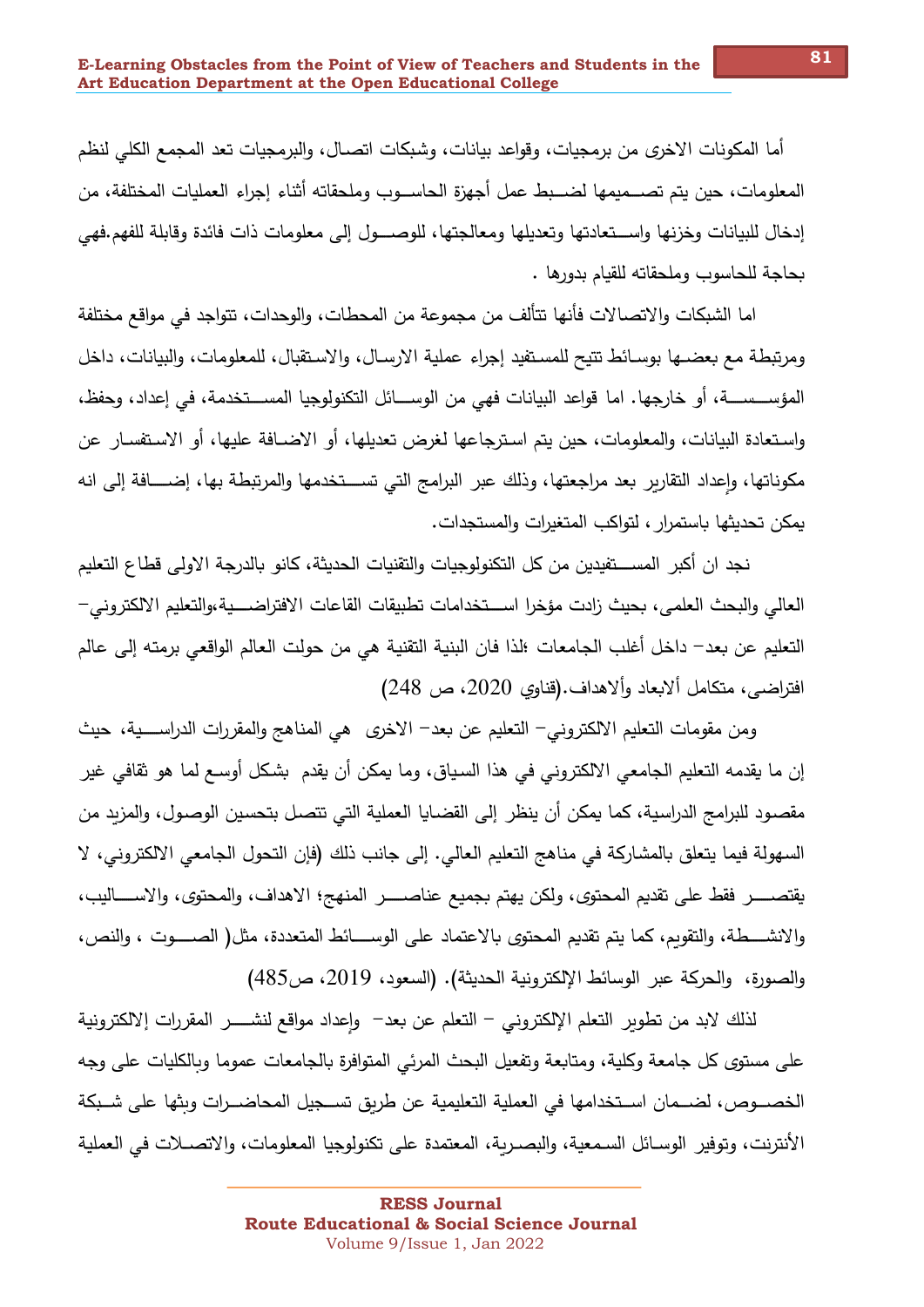التعليمية، ومتابعة اســتخدامها، وتدربب وتأهيل الطالب والتدربســين بالجامعات والكليات على أســـاليب التعلم إلالكتروني −التعلم عن بعد− وعلى اســـتخدام التقنية الرقمية والتعرف على مســـتجدات العصـــــر في مجال التعليم، وبناء أنظمة وتشــربعات تســهم في دعم العملية التعليمية، بشـكلها المعاصــر ، وتكون قادرة على إدارة عملية التعليم بشـــكلها الجديد. (حنا، 2010 ،ص58) كذلك وضــــع خطة لتســـوبق المقررات إلالكترونية، ومخرجات المشروعات داخل وخارج الوطن.

 $(42 \, \omega \, \text{.}2019)$  ص)

**82**

يشـير التعليم الجامعي الالكتروني إلى عدم الاقتصــار على المعلم كمصــدر للمعرفة، فقد ربط الموقع التعليمي بمواقع تعليمية أخرى كي يسـتزيد الطلبة، عبر تبادل الخبرات التربوبة والاراء والمناقشــات والحوارات الهادفة لتبادل الاراء باالاسـتعانة بقنوات الاتصــال المختلفة، مثل البربد إلالكتروني،وبرامج التواصــل بمختلف تســمياتها، وغرف الصــف الافتراضــية، التي تجعل الطلبة متحرربن بالمكان والزمان الذي يطلعون فيه على المعلومات، حيث إنهم بذلك يتحولون من مجرد التعلم بالانشـــطة إلى التعلم الفردي – الذاتي- لأن الطلبة لا يحتاجون إلى أن يتعلموا مجالات المقرر الدراســـــي فقط، وإنما كيف يطبقون هذه المقررات في حياتهم، عبر حل المشـــــكلات والتفكير النقدي ومهارات التواصـــــــل الاجتمـاعي، وبكون لكل طـالب في التعلم الـجـامعي الالكتروني دوره وتاثيره (الشيمي، 2016، ص 75–74)

لذلك يجب البدء باكساب الطلبة المهارات أو الكفاءات اللازمة لاستخدام تقنيات الاتصالات والمعلومات، وتمكين الطلبة من تلقى المادة العلمية بالاسلوب الذي يتناسب مع قدراتهم عبر ِ الطريقة المرئية أو ِ المسموعة أو المقروءة وتوسيع دائرة اتصالات الطلبة عبر شبكات الاتصالات العالمية، والمحلية. (ماجدة، 2018، ص (9

خصائص التعليم الالكترون*ي*: –نعرض من هذه الخصائص ما يل*ى* :–

- 1− التفاعلية (Interactivity):وهي قدرة الطالب على اختيار وتحديد وطربقة انســـياب وعرض المعلومات،و التحكم في عرض المادة المنقولة.
- −2 الفردية(Individuality): تســمح تكنولوجيا الوســائط المتعددة بتفريد المواقف التعليمية لتتلاءم مع خصائص الطلبة. وبذلك تسمح بتباين الوقت المستخدم في عملية التعلم من طالب لآخر .
- التكامل (Integration) : تتكامل الوسائط المتعددة في إطار واحد لتحقيق الهدف المنشود، وتقاس ( قوة البرامج بمدى تكاملها الوظيفي.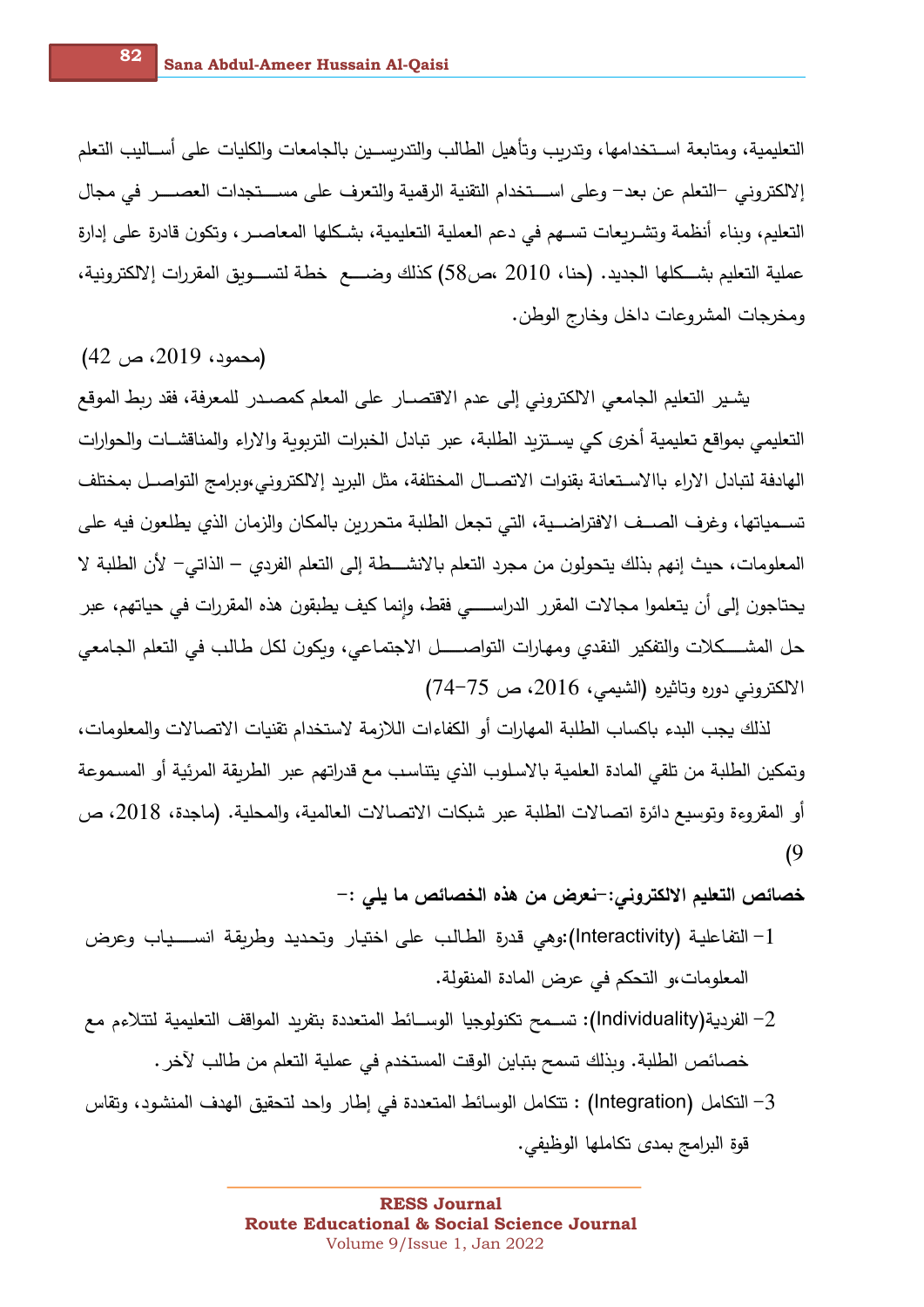- 4– المرونة (Flicablity): يعني العرض المتداخل والمتكامل وفق دور كل عنصـــــر ، وفي الوقت المناسب.
- 5– التنوع (Diversity):والتنوع يكون نتيجة إمكانياتها في اســـتخدام وتنويع العناصــــر المكونة لهذا البرنامج.
- اللونية (Globality):تتيح بعض المستحدثات فرص الانفتاح على مصــادر المعلومات، في جميع أنحاء العالم يمكن إجراء أي تعديلات على عروض الوســــائط المتعددة، ســــواء خلال عملية التصميم،أو بعد الانتهاء منها.
	- 7– التزامن(Synchronization):ممايعني تزامن الحركة في الصورة المتحركة والرسوم

وهناك مجموعة من الفوائد التي تثري بيئة التعليم عند استخدام الوسائط المتعددة في التعليم وهي:

- 1. عرض الرسوم والصور المختلفة يساعد على توضيح الأفكار وإيصال المعلومات.
- 2. اسـتخدام العروض المختلفة مثل مقاطـع الفيديو مـع الخرائط أو غيرها يســاعد فـي تقربــــــب المعلومة للواقع.
	- 3. إمكانية التحرك بسهولة بين المواضيع المعروضة يعطي فرصة جيدة للأسئلة والنقاش.
	- 4. إضافة المؤثرات الصوتية يساعد في وضوح الفكرة إلى جانب جذب الانتباه والبعد عن الملل.
		- 5. توفير عدة متكاملة ضمن الحاسب تعطي المستخدم قوة في العمل والابتكار .
- 6. تحول عروض الفيديو باستخدام التقنية الرقمية، ممكن للشخص العادي مـن التقـاط الأفلام الرقمية ثم تحميلها على الحاسب لتحريرها، وذلك ساعد على إمكانية استعراض المقاطع وتحربك عناصىر الفيلم وتخزينها أو تعديلها، وهي إمكانية لم تكن متـــوفرة إلا لمنتجى الأفلام السينمائية أو التلفزبونية،(احمد ،2006) كذلك أكد أحمد حامد منصور أن الوسائط المتعددة أضافت أبعاداً جديدة للعملية التعليمية فهي تتيح للنظم المدرسـية الخروج عن مفهوم الفصــل الدراســي، مما تجعل التعلم أكثر فاعلية،إوتعيد ترتيب المنهج والمحتوى، وتقدم أنواع جديدة من الأســــئلة التي تلعب دورا مهم اً في عملية التقويم، فتقلل وقت التعليم وتزيد من معدل التذكر ، وتحقق عنصــــر التغذية الراجعة؛كما وتتمى التعلم الذاتي، وتؤدى لارتباط الطالب بالبيئة التعليمية وتشعره بالإنتاج والفاعلية، وتراعى تعلمه تبعاً لسرعته وقدرته الذاتية ،وتترك له حربة التنقل من موضـــوع لآخر ،و تعلمه مايلاءم قدراته ورغباته، وتعزز الفضـــول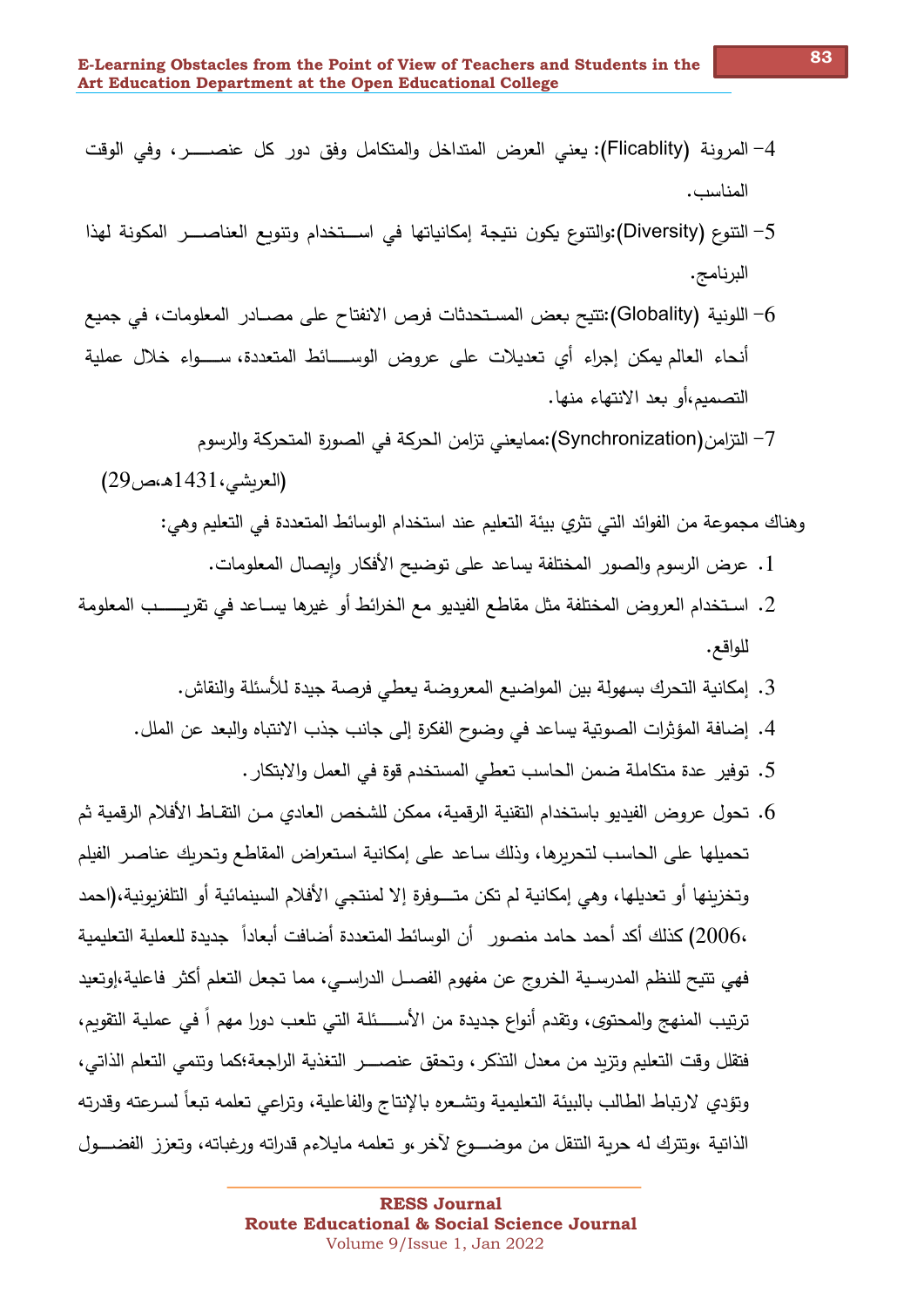لديه وحب الاستطلاع، وتدفعه للمشاركة بفاعلية ونشاط في المهام التعليمية، وتهيأه لاكتساب مهارات التفكير التكنولوجي، لمواجهة المستقبل والتعايش معه والبقاء فيه.

متطلبات التعليم الالكترونى وإهم معوقاته

إن الاعتماد على التعليم الالكتروني في ظل الظروف الراهنة يتوجب مجموعة متطلبات لانجاحه ومنها :

اولا : صـــياغة اســـتراتيجية التطوير وبناء رؤية الكترونية، وبتطلب ذلك توافر أســس ومعايير الاســـتعداد الالكتروني Readliness–E لديها، والذي يمكن أن يقاس عبر عناصـر رئيسـة هي ( البنية التحتية، والقيادة إلالكترونية، وأمن وخصوصية المعلومات، ورأس المال البشري،وأخيرا بيئة العمل الافتراضية)مما يعني تكوبن صورة ورؤيةكاملتين وواضحتين ،عن وضع تكنولوجيا المعلومات والاتصالات بالكلية، بما يمكن أن يساعدها على تصور مكانتها المستقبلية، (الهادى، 2002 ،ص25)

وبتطلب ذلك حصسس التكنولوجينا المتاحة وتقييم مدى اسستخدامها، ومعرفة مدى فعالية التكنولوجيات المستخدمة ،وبتم ذلك عبر تحليل الفجوة الالكترونية وتحليل المستوى التكنولوجي ؛وذلك بتحليل الهوة الفاصلة بين ما تملك الكلية من معرفة وأدوات يمكن اســــتغلالها، وما لديها من قدرات على النفاذ إلى مصــــــادر المعلومات والمعرفة من ناحية أخرى.(ايمان، 2007 ،ص 84) ، الترويج للثقافة الالكترونية وفهم تاثيراتها، والعمل على وجود نظم اداربـة مرنـة، ومبتكرة، تهتم بـالعمليـة التعليميـة الالكترونيـة والتهيئـة والتطوير للبنبي التحتية، والاخذ بمزايا تكلنوجيا المعلومات، وادوات الاتصال ، وتطويرها .

ثانيا – التدربب إلالكتروني للموارد البشـــــربة يعد التدربب إلالكتروني للموارد البشـــــربة نظاما تفاعليًا للتعلم الالكتروني يقدم وفقا للطلب، وبعتمد على بيئة الكترونية متكاملة من أجل بناء المحتوى التدرببي وارساله عبر الشبكة، و توفير إلارشاد والتوجيه، وإدارة المصادر ، والعمليات وتقويمها، حيث إنه يتميز بالعالمية، والتفاعلية، والشــمولية، والتكاملية، والمرونة، والتحدي المســتمر ، فهو يوفر الوقت والتكلفة، وبصــل إليه المتدرب من أي مكان وفي أي وقت؛ ليصــــقل المهارات وبجددها وبطورها من خلال التعاون والمشــــاركة التي أتاحتها أدوات وخدمات الانترنت.

ثالثا:– توفير الدعم إلاداري والمالي، وذلك بتوفير الدعم والتموبل الازم للتنفيذ؛وتأهيل النظم العاملة والعاملين للتعامل الالكتروني، وحماية البيانات المتصــلة بالمؤسـســات، وتوفير إلاجراءات التشــربعية والقانونية اللازمة لتأمين المعاملات الالكترونية، وبذل الجهود لخلق حلول مناسبة، عبر عملية المشـاركة الفعالة من قبل جميع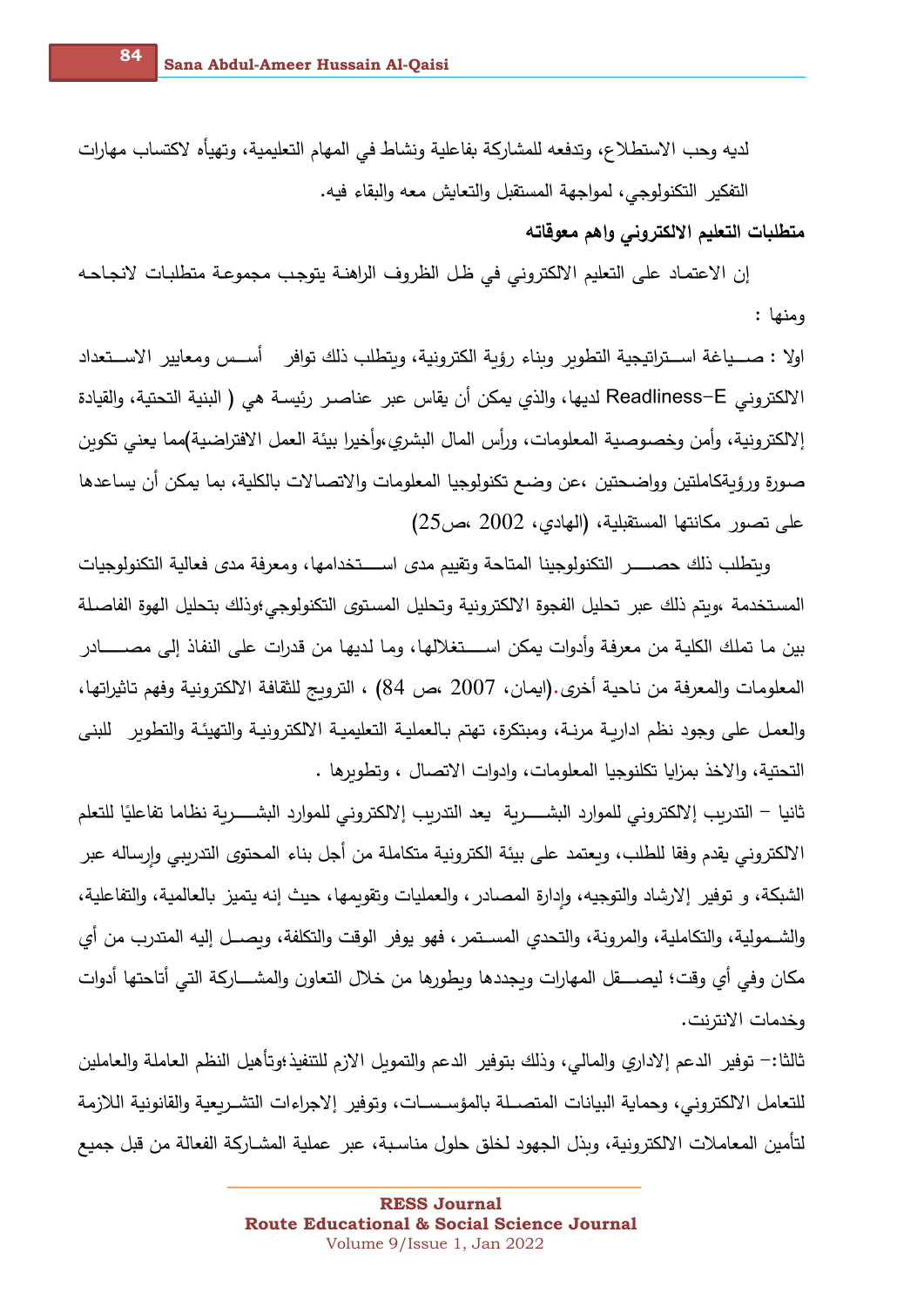كمـا يجـب أن تبـدأ الكليــة في تنفيـذ إلاجراءات المحـددة، وأن يكون جميع الموظفين المعنيين على درايــة بإلاجراءات التي يجب اتخاذها، على مســتوى التدريســـي الفردي، والمدراء ، وقســم المواد، ومســتوى الكلية بأكملها، كما يجب أن تصـــبح هذه إلاجراءات جز ءا من عملية التعليم والتعلم العادية(ضـــحاوي، والمليجي،  $(38, 2010)$ 

معوقات التعليم الالكتروني – عن بعد– باستخدام تكنولوجيا الوسائط المتعددة:–

سـاهم التعليم الالكتروني –عن بعد– في توسـيـع نشـر المعرفة في المـجتمعات بشـكل كبير وغير مسـبوق،وان التقنيات الحديثة في التعليم الالكتروني وإلتي اعتمدت على اجهزةِ الحاســـوب وملحقاته،حينما دخلت وبشـــكل اضـــطراري لما ســـببته جائحة كورونا من فرض التعلم عن بعد؛فانها خلفت معوقات عدة تمثلت في عدد من المعوقات تم تحديدها بالاتي:

اولا:– معوقات على المســـتوى التقني :–تتضــــمن عدم المقدرة على ملاحقة التطورات التكنولوجية الســـربعة والاختلالات غير المتوازنة في بعض الاحيان بين التكنولجيا ونظم المجتمع،وعدم توفر دورات تدريبية للكادر التدريسي حول استخدام الاجهزة والبرامج المتطورة في العملية التعليمية الالكترونية .

ثانيا :– معوقات على المســـتوى التربوي :–وتتضـــمن مدى امكانية التعليم الالكتروني وما يحتوبه من بعض المناهج والمقررات الدراسـية،خاصـــة تلك التي تتطلب ممارســة المهارات العملية من قبل الطلبة،وقلة البرامج التعليمية ذات المســتوي الجيد، والتي تتلائم مـع كافة المناهج والمقررات العملية والنظرية ،وكذلك هناك شــحاً كبيرا بالتدريسي الذي يجيد "فن التعليم الالكتروني"، وإنه من الخطأ التفكير بأن جميع التدريسين في الجامعات يستطيعون أن يسـاهموا في هذا النوع من التعليم.فتتطلب نظم التعلم الالكتروني تمكن التدريسـين والطلبة من مهارات تكنولجيا التعليم الالكتروني،وهناك صـعوبات في اجراء عمليات التقويم النهائي وضـمان مصـداقيتها ،وخاصة عندما يكون المنهج مهارات عملية ادائية.

ثالثا:– معوقات على المسـتوى الاقتصــادي :– وبتضــمن ارتفاع تكلفة التكلنوجيا الجديدة،ومدى ملائمة البنية التحتيــة مـع تطورات التكنلوجيــا الراهنــة؛فيحتــاج تطبيق نظم التعليم الالكتروني الى بنيــة تحتيــة من اجهزة ومعدات تتطلب تكلفة عالية،وعدم انتشــــار أجهزة الحاســــب الآلي، و محدودية تغطية الانترنت وبطئها النسبي،وقد لا تتوفر في كثير من الاحيان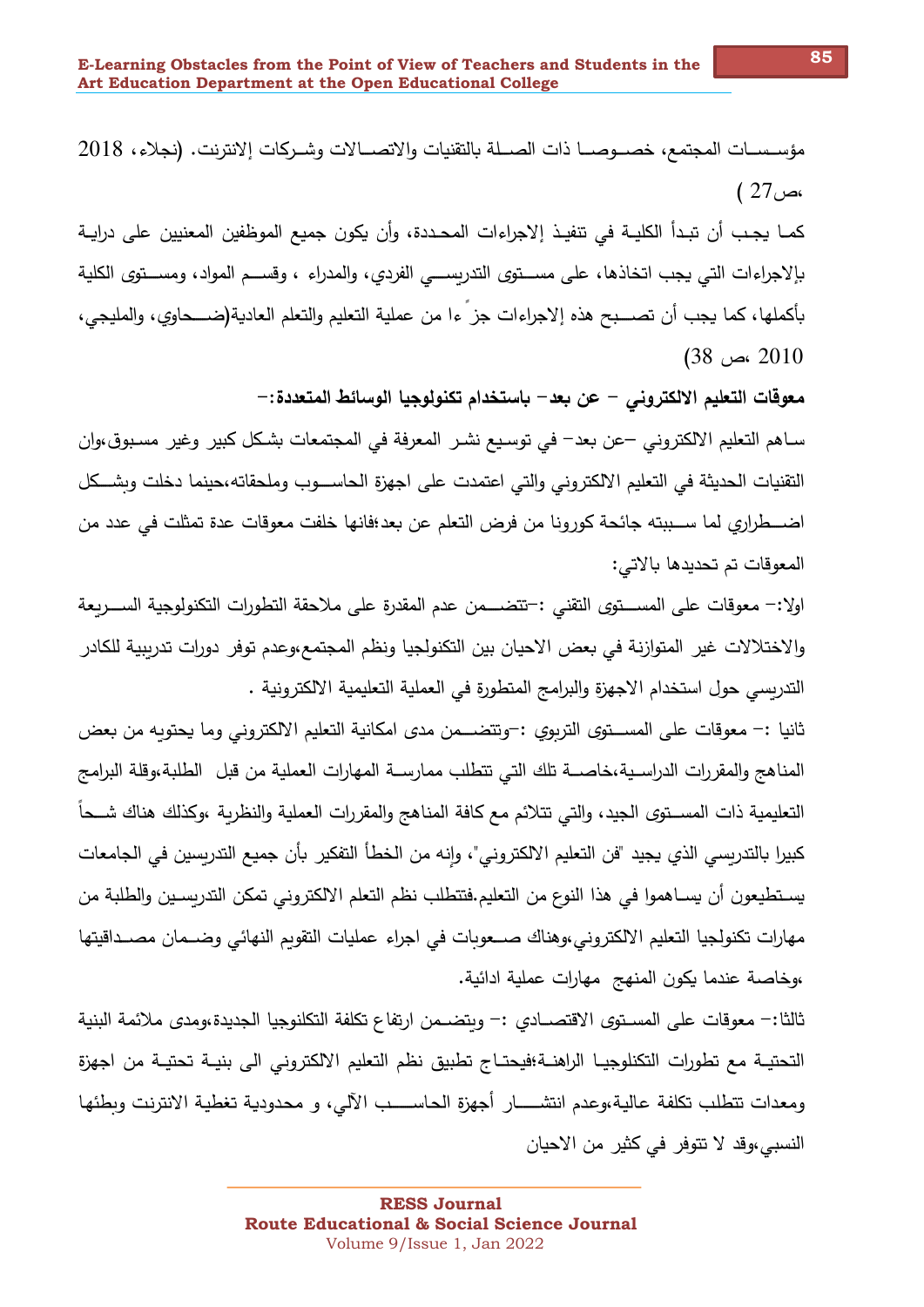رابعا :– معوقات على المستوى الاجتماعي :– تتلخص في صعوبات نشر المعرفة على مستوبيها المجتمعي والمادي، ومدى مناســبة نظم التعلم الالكتروني لجميع طلبة المراحل الدراســية في الكليات، والعادات والتقاليد وسيادتها على مناهج التحديث. وذلك لعدم قناعة الكثير من متخذى القرار بهذا النوع من التعليم.

لايزال التعليم في العراق يحتاج للكثير من الجهد والموارد البشـــــربـة المتمثلـة بـالكفـاءات التعليميـة والموارد التقنية المتمثلة بالأجهزة المتطورة والتكنولوجيا الحديثة التي تجعلنا نتواصل مع العالم المتقدم لنواصل الركب بالحضارة والفكر البشري العلمي الحديث.

## التقنيات الحديثة في التربية الفنية:

كثيرا ما يحاضـر التدربسـيون طلابـهم بالكيفية التي اعتادو عليها ، وبنفس التوجهات. غير أن وضــع التربية الفنية بات مختلفاً تماماً إلى حدٍ ما، فهناك ما يســـمي بالطفرات التكنولوجية ، فنحن نعيش اليوم في عالم يسمى بـ"عالم المعرفة المتطايرة" ولذلك ينبغي أن يكون لدينا استعداد لجمع تلك المعرفة وتصفيتها بحيث تتلائم والكيفية التي عليها مناهجنا اليوم. لذلك فمعظم الدراســـــات في ميدان تدربس الفنون ســـــواء أكان في مرحلة الإعداد في كليات الفنون او كلية التربية الاســـاســية او الكلية التربوبة المفتوحة ، تؤكد أهمية التقنيات الحديثة ودورها المهم في تربية الوجدان والرقي بالمعرفة لدى الطلبة والتدربســــي في مختلف المســــتوبات التعليمية. كما هو معروف أن الفنون التشكيلية بأشكالها المختلفة تتعامل مع معالجة تقليدية لمختلف الخامات التقليدية مثل الطين، والأوراق، والطباشــير ٍ وألوان الباســتيل وغيرها من الخامات التقليدية المتنوعة التي يألفها أســاتذة الفنون وطلبتهم، وفي المقابل يبدو أن الفن بالـحاسب الآلي وبالتعليم الالكتروني، كأنها وسـائل صــعبة الاستخدام، للذين اعتادو استخدامها بشكل اعتيادي في مجالات التصوير والرسم والنحت المجسم.

ونتيجة لذلك فإننا نرى أنه من الواجب على أســاتذة الفن وطلبتهم إدراك أن التقنيات الحديثة ليســت بديلا للتقنيات التقليدية لمجالات الفن التشكيلي المختلفة كالتصـوبر ، والرسـم، والنحت، وغيرها من المجالات الفنيــة الـحيوبــة، ولكن من الضــــــرورة أن يكون الطلبــة في برامـج تعليم الفنون الالكتروني في ألفـة مـع الفن بالحاسب الآلي الذي يتضـمن كل الإمكانيات التي تُمكنه من استمراربة تطوبر إبداعاته الفنية والجدير بالذكر أنـه يجب علينـا أيضـــــــا أن ندرك أهميـة التقانـة الـحديثـة وإمكـانـاتهـا في تطوبر التعليم والتعلم مـع الاعتراف بمحدوديتها والمخاطر التي تكتنفها.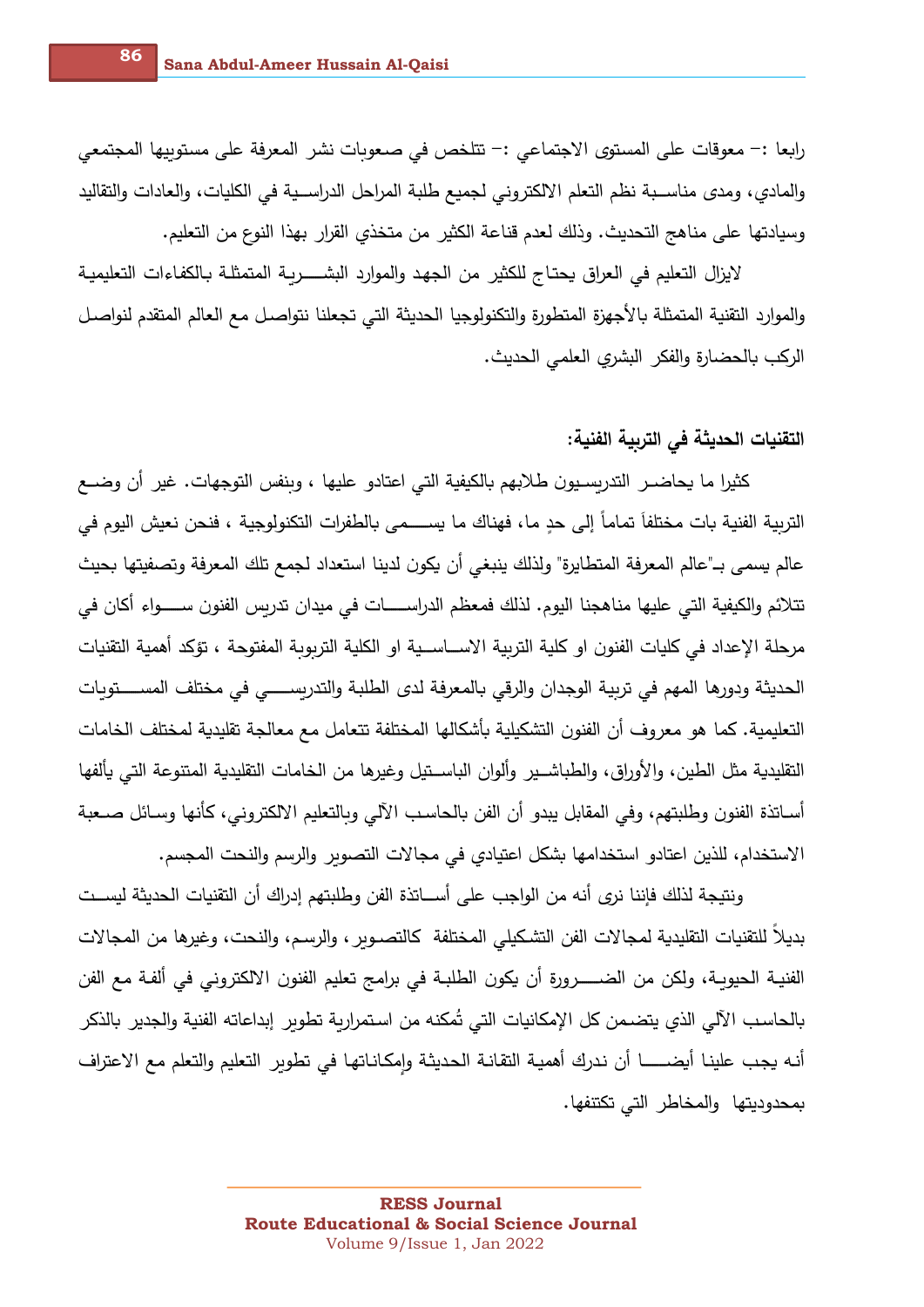وقد أكدت كثير من الدراســـات أهمية (بورتفوليو الفن) كاتجاه غير تقليدي مقارنة بوســــائل التقييم والتدريس التقليدية التي تركز على الاختبارات العملية، أو الورقة والقلم، وغيرها من الاتجاهات التقليدية في تقيم الجانب العملي في الفن . وتدربس الفنون بمختلف مجالاتها الفنية؛ حيث يعد بورتفوليو الفن(Art Portfolio) أحد الاتجاهات المعاصـــرة في تدريس وتقييم المجالات الفنية الخاصـــة بالفنون الجميلة، فهو يختلف عن ســـجل الإنجازات في كثير من الخصـــــائص أهمها، أن ســــجل الإنجازات يهتم بالأعمال المنجزة التي يتقدم عبرها الطالب لعملية التقييم، أما بورتفوليو الفن( فإنه يهتم بالأعمال المنجزة او غير المنجزة، وبذلك يعكس مفهوم التقويم المرحلي/التكويني/ المســـــتمر والتقويم النهائي في آن واحد. وبمكننا أن نلمس مدى تقدم الطالب في مستواه الفني والمعرفي الخاص بالجانب العملي.

يأخذ (بورتفوليو الفن )أشـــكـالاً عديدة فعلى ســـبيل المثال يمكن أن يكون على هيئة ملفٍ، أو ظرفٍ بحجم كبير ، أو على هيئة طرد بربدي، أو صندوق، أو أي حافظة أخرى. وجوهر فكرة (البورتفوليو) تتلخص في مدى توافر الأعمال الفنية المنجزة خلال مدة معينة، عندما تكون عملية التقويم تهدف لإدراك الإنجازات الخاصـــة والمتميزة،كما كانت تشـــاهد في محيط البيئة التعليمية لجميع الأعمال الفنية التي تم إنجازها، فجميع الصـور ، والأشكال المنجزة بشكل فردي تكون مرتبطة (بالإسكتشـات والمخططات والملاحظات التي بدورها تعطي بعض الصــور المتبصــرة فيما يفكر الطالب، وكيف يفكرون، وعن التفاصــيل والاحتمالات التي كانت متوقعة. لذا فإن عملية نقد (البورتفوليو ) تتضـــــمن الحوار بين التلاميذ والمعلم بحيث يعطي جل التركيز ، في حين يعطي الانتباه لأفكار الطالب وللعمليات والمعالجات الفنية المرتبطة بالعمل الفني كماهي منعكســـــة وظاهرة في الأشكال الحقيقية التي تم ابتكارها خلال مراحل الدراسـة المختلفة. أن الطالب والتدريسـي قادرون على إعادة بناء الأشـياء التي تمت أثناء عملية الإنتاج للأشكال المتضـمنة في (البورتفوليو) ، بحيث يصـبح هناك فرصة للعودة للوراء للتعديل والمراجعة والإضافة في الأشكال المنتجة.

وهناك مداخل أخرى يمكن الإعتماد عليها بإعتبارها إتجاهات معاصرة في طرق تدربس التربية الفنية، وهي تختلف من باحث إلى آخر ، على أســـــاس المنطلقات الفكربـة التي تحدد توجهات الباحث، لذلك يقول العـامري من الاتجـاهـات التي لم يتم التطرق إليهـا مـدخل التكـامـل المعرفـي بين الفنون والعلوم الأخرى، ودور الممتحن الخارجي في مجال تقييم الجانب العملي الخاص بالإنتاج الفني، ومدخل الثقافة البصـربـة ودورها في إثراء عملية تعليم الفنون، كذلك لم يتم التطرق إلى الاتجاهات المعاصــرة المتعلقة بالبحوث العلمية في مجال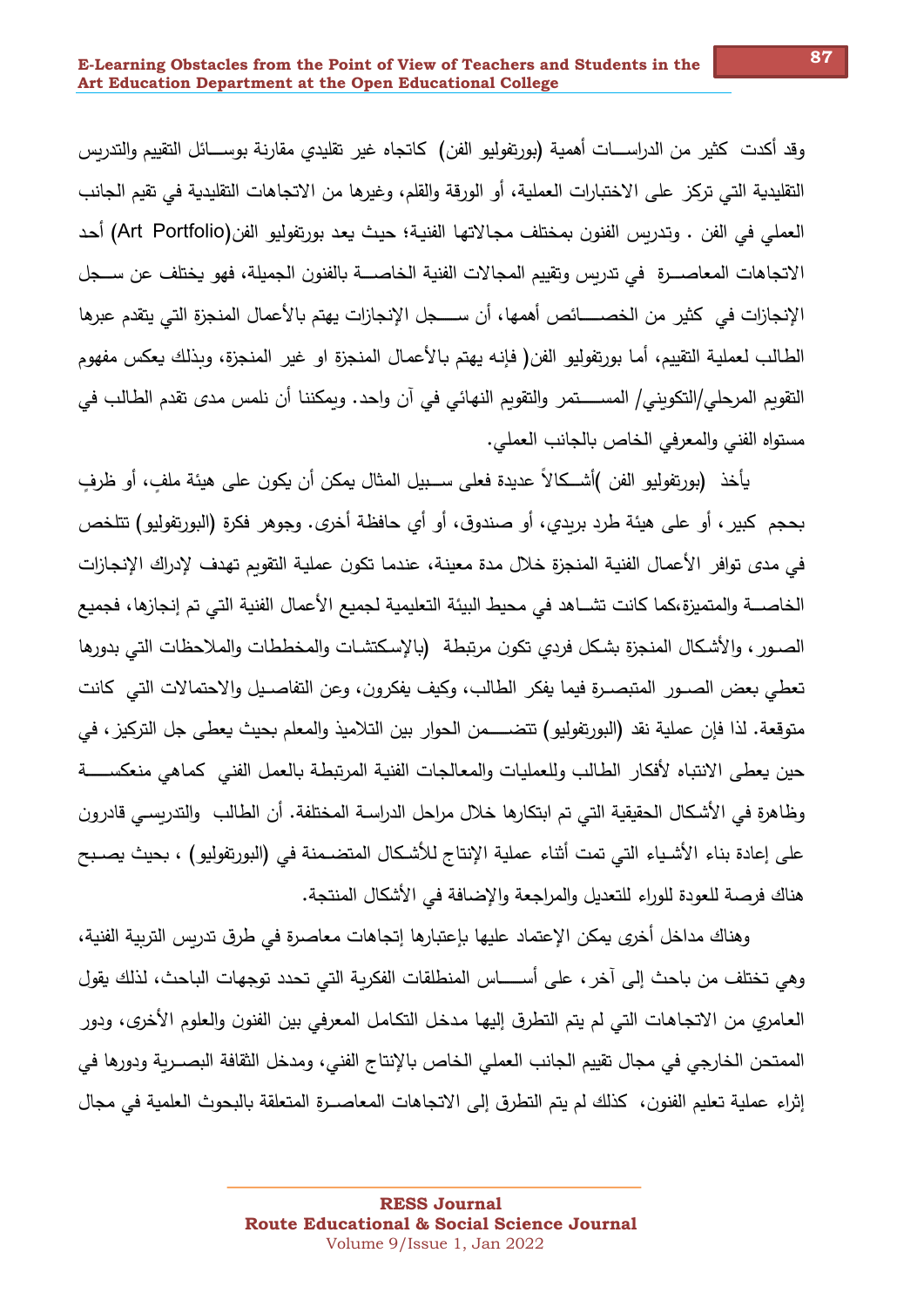الفنون والتربية الفنية التي تهدف إلى إنتاج المعرفة الخاصــــة بالممارســـات الفنية وليس فقط بتجربب المعرفة واختبارها (العامري، 2016، ص 225–226).

وتري الباحثة أن هناك عدة آليات تتحكم في المفاضـــــلة بين هذه الإتجاهات بين الباحثين ،وعند التطبيق، إذ يميل البعض إلى استخدام إتجاه دون آخر ، من أجل:

أ/ السـعي لإبراز خصــوصــية الرؤبـة والتعبير وطرائق التفكير لدى الطالب، واظهار المقومات والأنماط الفنية الفردية لديه .

ب/ تحديد إمكانيات التعبير المرئي للحركة واللون وقيم الخط،والاهتمام بتحســـين الحســـاســـية الجمالية لدى الطالب وتقوبة الخيال من أجل رؤبة مختلفة للعالم.

ج/ مساعي البعض لفرض إتجاه أو نمط أكاديمي عبر مفاهيم التلقين والحفظ.

لذلك يرى بعض الباحثين أنه "كأســـاس نظري للأســـاليب والإســتراتيجيات، كـي يتمكن الطلبة من توجيه قواهم الخفية في اتجاه، يجعلهم يشــعرون بالرضـــا تجاه الناحية الجمالية والفنية، بصــورة تناسـب ميولهم، يجب أن يتوافر هناك عنصران، هما تتمية قوى التخيل إلى الحد الأقصـى أى الحربة، وتأكيد المبادئ، أو الأسس التي يرتكز عليها الفن، أي بمعنى آخر "القانون" فالخيال يخلق الفكرة، والمبادئ تخلق الصـــــورة المناســــبة لها" (الحيلة، 2008، ص 159).

**الدراسـات الســابقة :** –اسـتهدفت دراسـة( الخميس ، 2020 ) تحليل الظروف والوقائع المسـتجدة في العالم بعد ظهور جائحة كورونا، وما أدت إليه من زلزلة النظم المجتمعية المســــتقرة ، وعلى رأســـــها نظم التعليم الرســــمية في مختلف دول العالم ، وأهم الفرص التي يمكن اســــتثمارها لتعظيم الدور التربوي التعليمي للبيت العربي، واســتخدمت الورقة المنهج التحليلي النقدي /الاســتشــرافي في الوصـــف التحليلي للمتاح من البيانات والادبيات، وانتهت الورقة بوضـــع مجموعة من المتطلبات التي تحقك شــراكة فاعلة بين المدرســـة والبيت في زمن الكورونا لتسهيل التعليم الالكتروني، وتجسيد الفجوة بين المدرسة والبيت لصالح الطالب والتي يجب على  $\cdot$  ( النظمة التعليمية ألاخذ بها للتصدي لازمة كورونا . (الخميس ، 2020،ص، 51 $\,$  ) .

من الدراســــــات في مجال التعليم عن بعد : (دباب و برويس، 2019،ص7).: "معوقات التعليم الرقمي في المدرسة الجزائربة " وهدفت الى الكشف عن معوقات التوجه نحو التعليم الرقمي في المدارس الجزائربة , حيث يعتبر التعليم الرقمي شـــكل من أشـــكال التعليم الـحديثة, وتوصـــلت الدراســـة إلـي التأكيد علـي ضـــرورة اهتمام المؤســســات التعليمية بتكوبن المهارات العامة في التفكير والتخطيط , والتكيف المعرفي والنفســي للتعامل مـع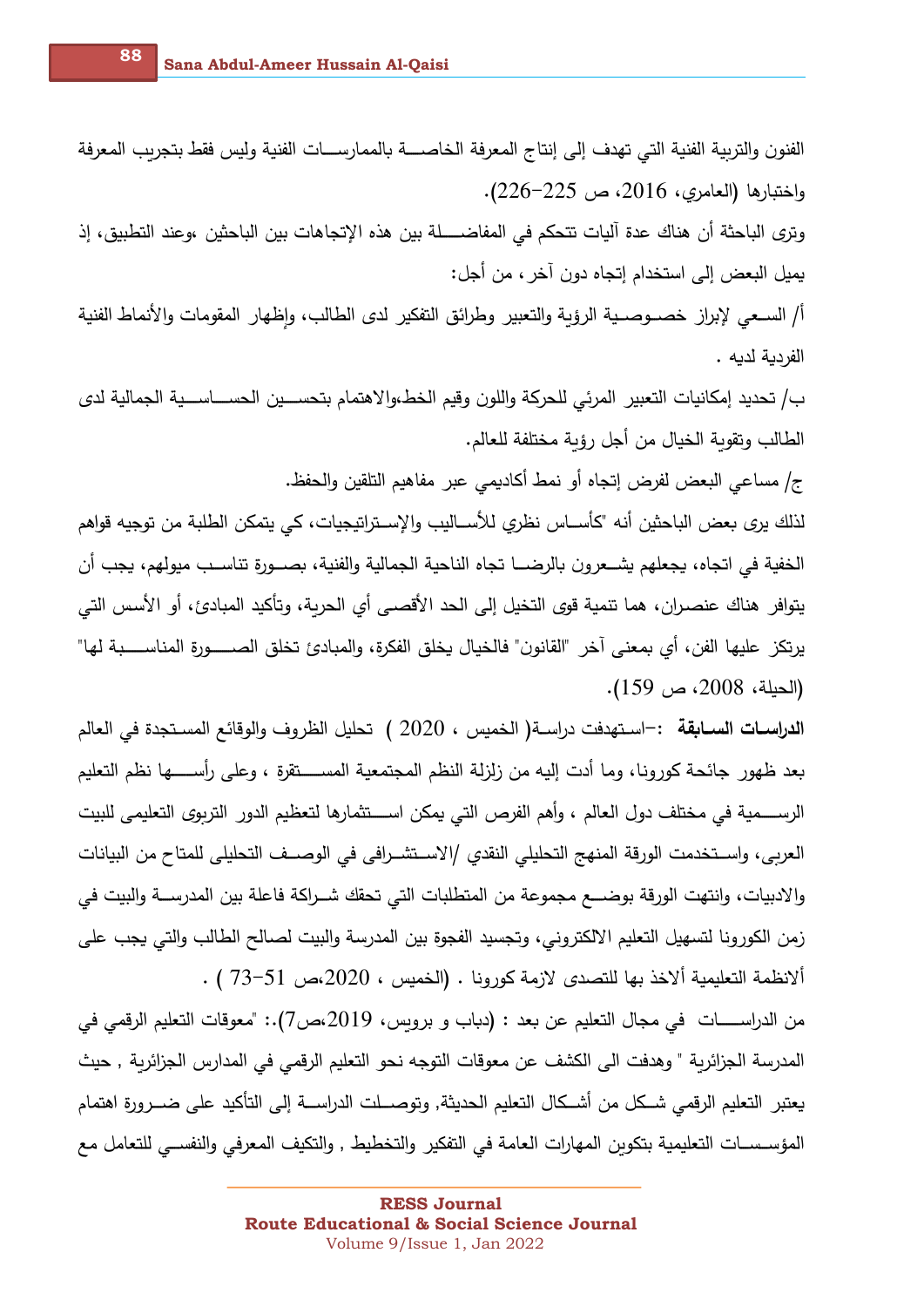المتغيرات, واتقان لغة العصر , وتكنولوجيا الحصول على المعلومات ومعالجتها , وكفاءة استثمار الوقت وادارة الإمكانات المتاحة .

الفصل الثالث / أولاً: منهج البحث

اعتمدت الباحثة في دراسـتها (المنهج الوصـفي) لملائمته طبيعة بحثها وتحقيق أهدافه وهو " منهج لا يقتصـر على جمع البيانات وتبويبها، أنما يمضـــي إلى قدر من التفســير لهذه البيانات ودلالاتها لذا يقترن الوصـــف بالمقارنة عبر استخدام أساليب القياس والتفسير " (عزبز و عبد الرحمن، 1990، ص159) **ثانياً: مجتمع البحث:** – تم تحديد مجتمع البحث بتدربسـيي الكلية التربوبة المفتوحة بمركزبـها الرصــافة والكرخ البالغ عددهم 14 تدربســيي،وطلبة قســم التربية الفنية فيهما والبالغ عددهم 96 طالب وطالبة للعام الدراســي

 $.2021/2020$ 

**ثالثاً: عينة البحث:** تم تحديد عينة البحث التطبيقية من تدربسـين وطلبة قسـم التربية الفنية في الكلية التربوبة المفتوحة في بغداد،بمركزبها الرصـــافة والكرخ وكان عدد اجابات التدربســين 10وبذلك كانت النســبة 71 % وهي نســــبة ممثلة للمجتمع، اما عدد اجابات الطلبة فكانت 49 فتكون النســــبة 51 % وهي نســــبة ممثلة للمجتمع.

را**بع**ا – ا**داة البحث: ل**تحقيق هدف البحث قامت الباحثة ببناء اسـتمارة اسـتبيان الكتروني بصــيغتها الاولية، وذلك اعتماداً على الاطار النظري والدراســـات الســـابقة، التي اطلعت عليها ذات العلاقة بموضـــوع البحث، وصياغتها على وفق متطلبات البحث.

لما كان البحث يهدف إلى كشف الصـعوبات التي تواجه التعليم الالكتروني في قسم التربية الفنية من وجه نظر التدريسين والطلبه في القسم نفسـه، لهذا فان الأستبانة تعد أداة مناسبة لجمع المعلومات والبيانات اللازمة لتحقيق أهدافه "ووســيلة تقويمية مناســبة لتحقيق أهداف البحث ولاعتبارات أخرى منها طبيعة مشــكلة البحث من جهة وحجم مجتمع البحث من جهة أخرى ، ولأنه يســـــاعد الباحث في التوصـــــل إلى معلومات والتعرف على خبرات لا يمكن الحصول عليها بالوسائل الأخرى. (الزوبعي و محمد، 1981، ص 184).

تم اعداد استبيان استقصـائي مفتوح يتضـمن مجموعة من الاسـئلة، ومن ثم تبويب الاجابات بشـكل فقرات في اســـتبيان الكتروني وفق برنامج ادرايف كوكل اســـتثمر فيه اهم ماجاء بالاطار النظري وتم عرض الأداة على مجموعة من الســـادة الخبراء، من أجل الحصـــول على صـــدق الأداة وثباتها ،وخرجت بصـــيغتها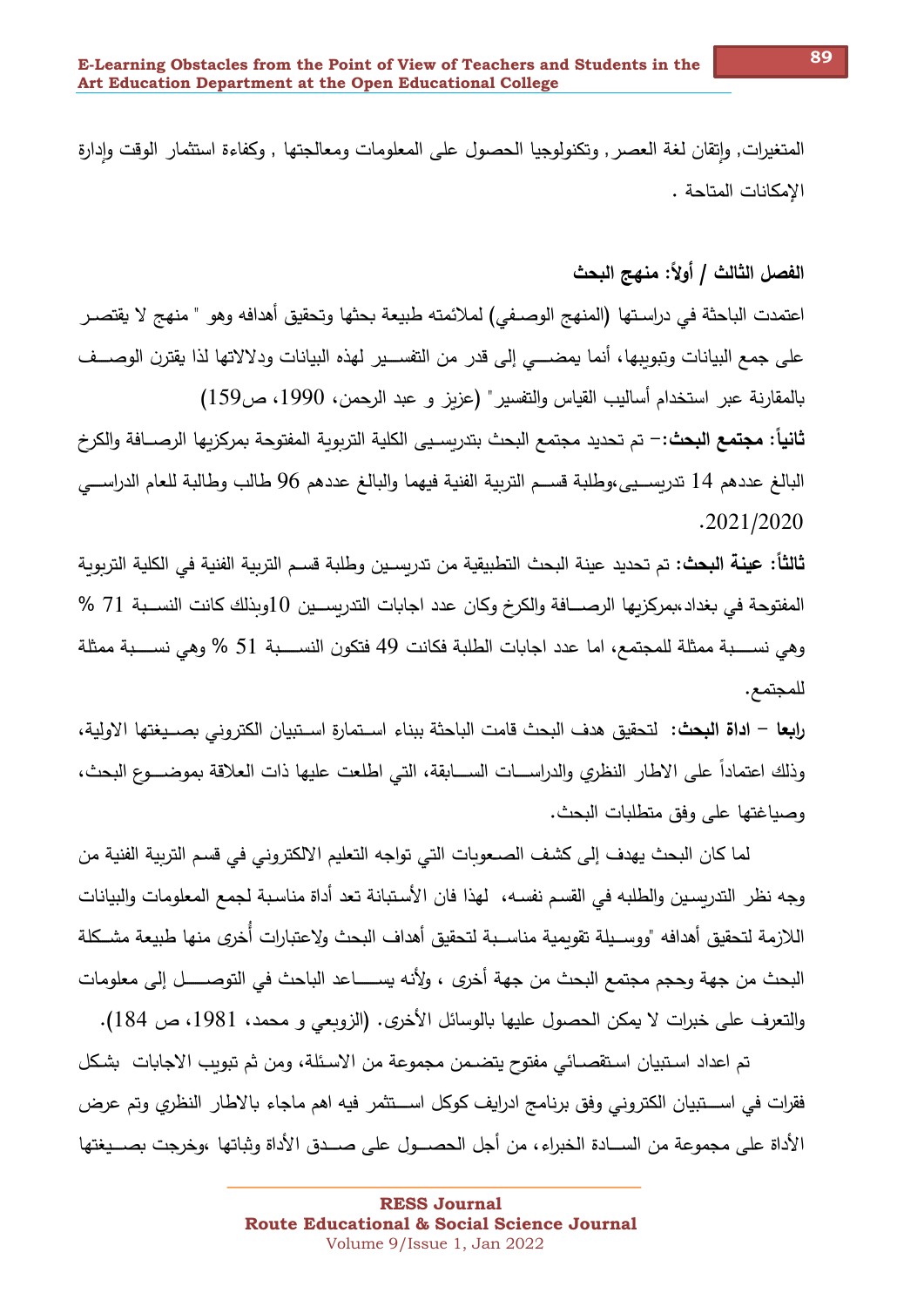النهائية على هذين الرابطين، https://forms.gle/L8gyZ6MhRE7yJRTH6 رابط اســتييان يخص التدريسين

https://forms.gle/WaCR1NE26JSYazdp8%D8%A7%D8%B3%D8%AA%D8%A 86%8A%D8%A7%D9%8 ,ابط استيبان بخص الطلبة.

ا – **صدق الاداة :**–للتأكد من صـلاحية الاستبيان الالكتروني بصبيغتها الاولية قامت الباحثة، بعرضـها على عدد من المختصـين وذوى الخبرة كل من ( أ.د. صــالح احمد الفهداوي \_كلية الفنون الجميلة — جامعة بغداد ، أ.د. سـعد علي يوسف البصـري–تدربسـي متقاعد .م. د. مـحمد صـبيح كلية التربية الاسـاسـية) وذلك لبيان مدى صـلاحيتها وصدقها في قياس الظاهرة التي وضعت من اجلها وكانت نسبة الاتفاق للخبراء(80%). ب– **ثبات الاداة** :– اعتمدت الباحثة طربقة أعادة الاختبار (Test – Re – Test) المتمثلة بإعادة تطبيق الأداة على العينة نفســـها بعد مرور مدة زمنية وكانت المدة ما بين التطبيق الأول والثاني ( 18 ) يوماً، وهي مدة مناســــبة حيث إن "المدة الزمنية بين التطبيق الأول والتطبيق الثاني يجب أن لا تتجاوز الأســــبوعين أو الثلاثة أســابيع ." (Adams, 1964 P: 85) وبذلك تكون نســبة الاتفاق بين التحليل الاول والثاني بمقدار (83%) وهذا يكون ثباتاً مناسباً للأداة.

الاداة بصيغتها النهائية

تم توزيع الاسـئلة على وفق خمس مسـتويات وبواقع خمســة اسـئلة لكل مسـتوى وكان السـؤاليين الاخييرين اولا:—معوقات على المستوى التقني مفتوحين للاجابة س1/هل استطاع التعليم الالكتروني بما عليه في قسم التربية الفنية من مواكبة التطورات السريعة ؟ س2/هل توفرت دورات للتدربسين لاستخدام البرامج المتطورة للعملية التعليمية الالكترونية ؟ س3/هل استخدمت البرامج الحديثة في العملية التعليمية الالكترونية ؟ س4/هل اعتمد التعليم الالكتروني على برنامج موحد للقسم . س5/هل كان التقييم النهائي للطالب معد وفق برنامج الكتروني معد لهذا الغرض؟ ثانيا:–معوقات على المستوى التربوي س 1/هل كان تدربسي المادة يجيد فن التعليم الالكتروني س2/ هل كانت المناهج الموجودة تتلائم مع التعليم الالكتروني س3/هل كان هناك توافق بين المواد التي تتطلب مهارات عملية وبين التعليم الالكتروني؟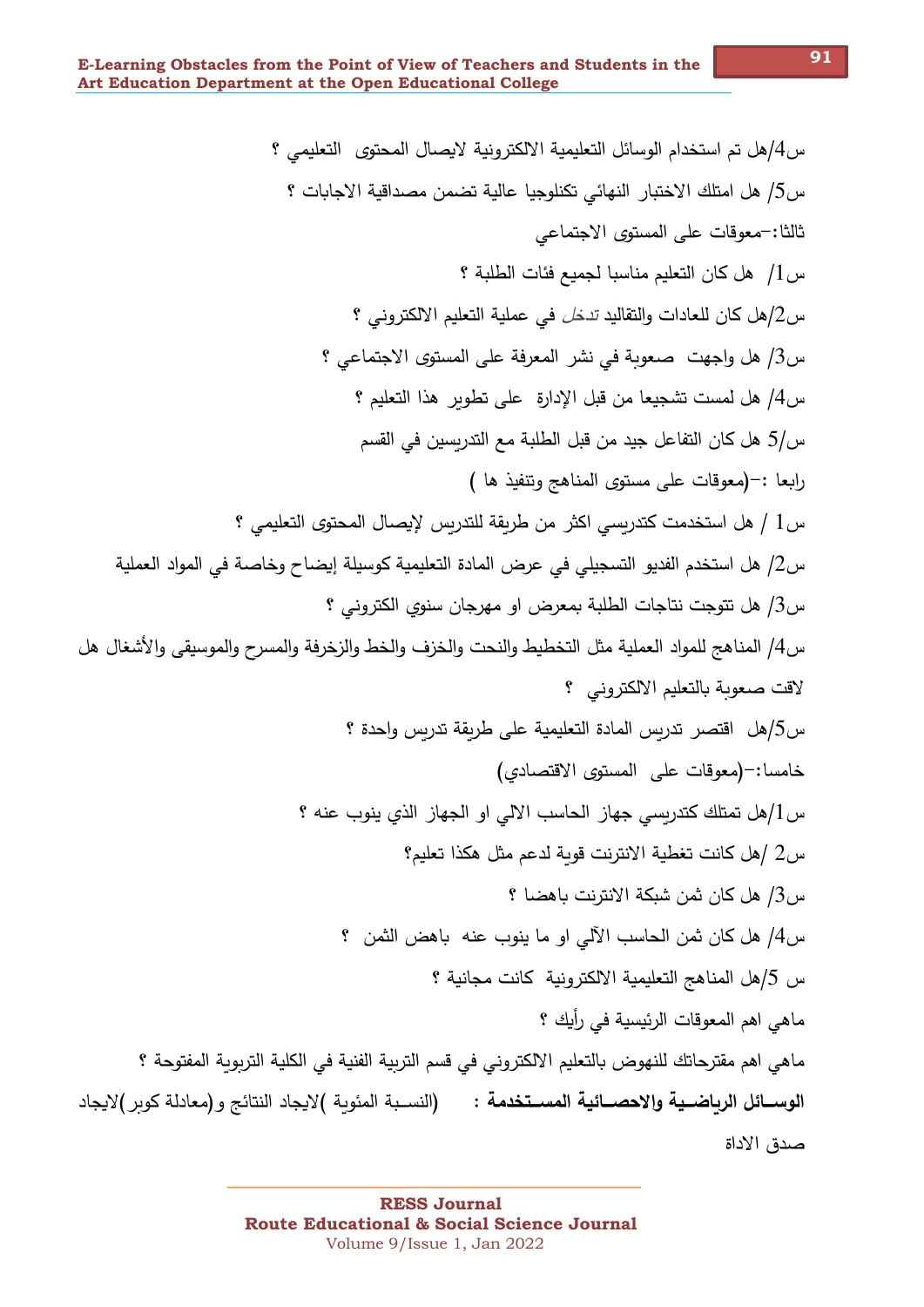معامل ارتباط بيرسون (Pearson) لإيجاد ثبات الأداة ا**لفصـل الرابـع** —ا**لنتائـج** :— جائت اجابات التدريسـين والطلبة على النحو التالي :— تم ترتيبها وفق جدوليين الاول خاص باجابات التدريســــييين والثاني يخص اجابات الطلبة في قســــم التربية الفنية في الكلية التربوية المفتوحة .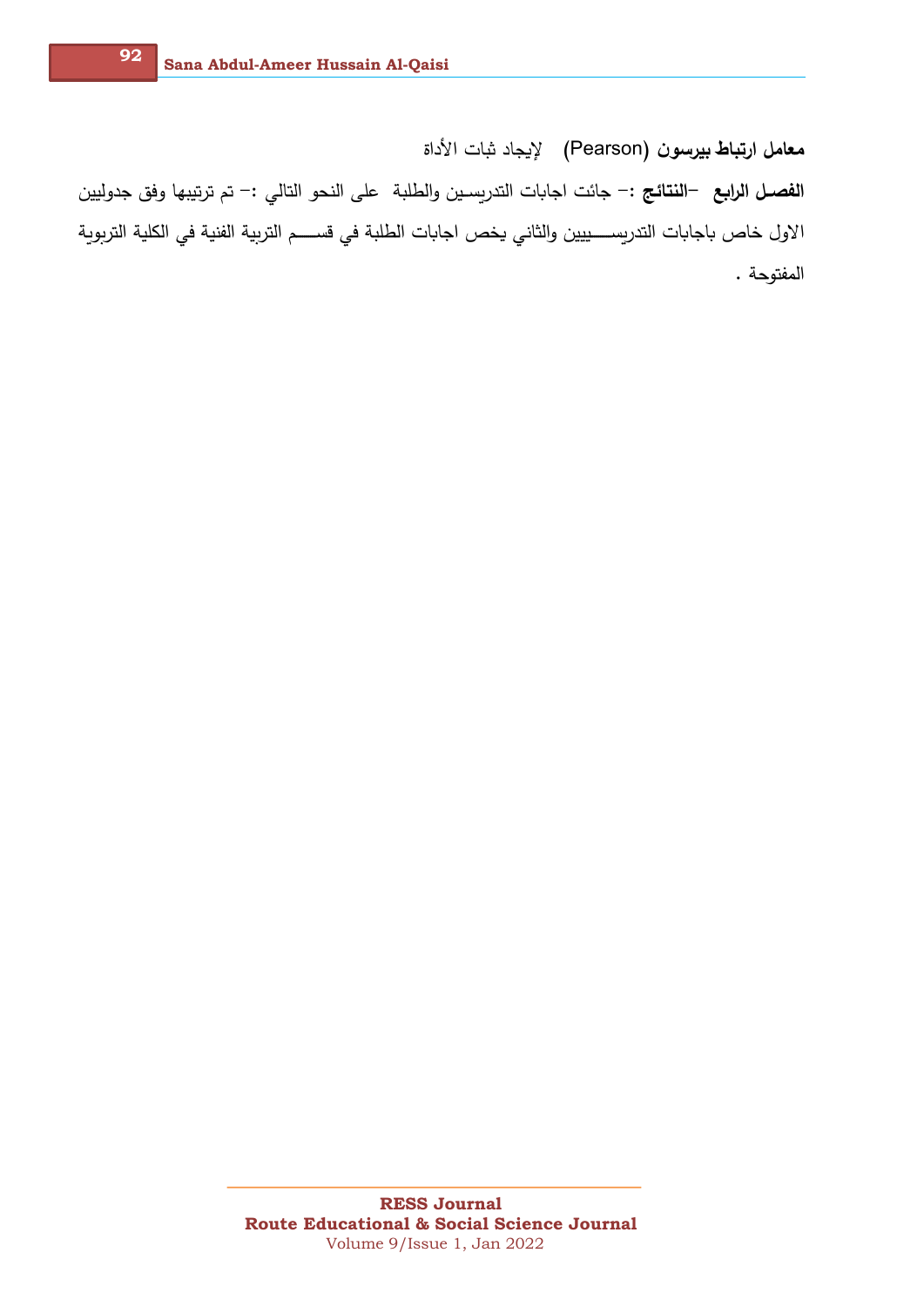| تسلسل | جدول رقم (1)                            | رقسم            | الاجــابـــة   الا جـابـة   الاجـابــة |               |         | المجموع |
|-------|-----------------------------------------|-----------------|----------------------------------------|---------------|---------|---------|
|       | اجابة التدريسين                         |                 | الســؤا   نعم %                        | بلا           | بربما % |         |
|       | (الفقرات )                              | ل               |                                        | $\frac{0}{0}$ |         |         |
| اولا  | معوقات على المستوى التقني               | $1$ س           | %55.1                                  | %14.3         | 30.6    | %100    |
|       |                                         | $2\omega$       | %40.8                                  | %42.9         | 16.3    | %100    |
|       |                                         | $3u$ س          | %65.3                                  | %10.2         | 24.5    | %100    |
|       |                                         |                 |                                        |               | $\%$    |         |
|       |                                         | 4 <sub>u</sub>  | %77.1                                  | %14.6         | %8.3    | %100    |
|       |                                         | $5\omega$       | %49                                    | %30           | %20     | %100    |
| ثانيا | معوقات على المستوى التربوي              | $1$ س           | %59.4                                  | صقر %         | 30.6    | %100    |
|       |                                         |                 |                                        |               | $\%$    |         |
|       |                                         | $2\omega$       | %49                                    | %22.4         | 28.6    | %100    |
|       |                                         |                 |                                        |               | $\%$    |         |
|       |                                         | $3u$ س          | %34.7                                  | %26.5         | 38.8    | %100    |
|       |                                         |                 |                                        |               | $\%$    |         |
|       |                                         | $4U$ س          | %53.1                                  | %20.4         | 26.5    | %100    |
|       |                                         |                 |                                        |               | $\%$    |         |
|       |                                         | 5 <sub>cm</sub> | %51                                    | %12.2         | 36.7    | %100    |
|       |                                         |                 |                                        |               | $\%$    |         |
| ثالثا |                                         |                 | %60.4                                  | %27.1         | 12.5    | %100    |
|       | معوقـات على المســـتوى  س1<br>الاجتماعي |                 |                                        |               | $\%$    |         |
|       |                                         | $2\omega$       | %44.9                                  | %42.9         | 12.2    | %100    |
|       |                                         |                 |                                        |               | $\%$    |         |
|       |                                         | $3u$ س          | %24.5                                  | %55.1         | 20.4    | %100    |
|       |                                         |                 |                                        |               | $\%$    |         |
|       |                                         |                 |                                        |               |         |         |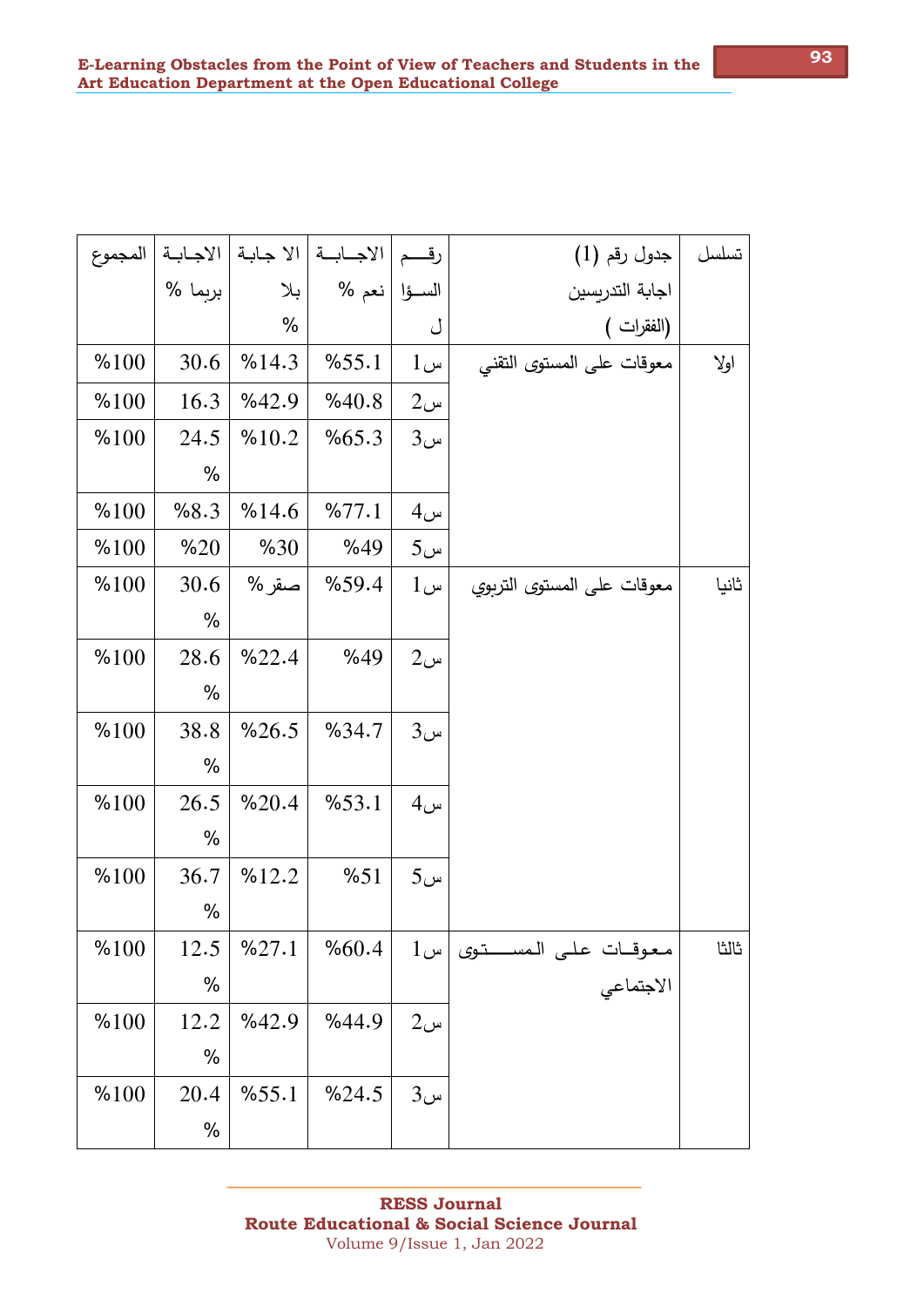|       |                                             | 4 <sub>u</sub>  | %75.5 | %16.3 | %8.2 | %100 |
|-------|---------------------------------------------|-----------------|-------|-------|------|------|
|       |                                             | 5 <sub>u</sub>  | %77.6 | %9.1  | 14.3 | %100 |
|       |                                             |                 |       |       | $\%$ |      |
| رابعا | $1$ معوقات على مستوى المناهج  س             |                 | %64.6 | %18.8 | 16.7 | %100 |
|       | وتنفيذها                                    | $2\omega$       | %75.5 | %14.3 | 10.2 | %100 |
|       |                                             |                 |       |       | $\%$ |      |
|       |                                             | $3u$ س          | %8,2  | %75.5 | 16.3 | %100 |
|       |                                             |                 |       |       | $\%$ |      |
|       |                                             | 4 <sub>u</sub>  | %53.1 | 24.5  | 22.4 | %100 |
|       |                                             |                 |       |       | $\%$ |      |
|       |                                             | 5 <sub>cm</sub> | 45.8  | %41.7 | 12.5 | %100 |
|       |                                             |                 |       |       | $\%$ |      |
| خامسا |                                             | $1$ س           | %60.4 | 12.5  | 27.1 | %100 |
|       | معوقــات عـلـى الـمســـــتـوى<br>الاقتصـادي |                 |       |       | $\%$ |      |
|       |                                             | $2\omega$       | 12.2  | %44.9 | 42.9 | %100 |
|       |                                             |                 |       |       | %    |      |
|       |                                             | 3 <sub>u</sub>  | %30.7 | %22.4 | 46.9 | %100 |
|       |                                             |                 |       |       | $\%$ |      |
|       |                                             | 4 <sub>u</sub>  | %51   | %16.3 | 32.7 | %100 |
|       |                                             |                 |       |       | $\%$ |      |
|       |                                             | 5 <sub>u</sub>  | %86,4 | %6,8  | %6.8 | %100 |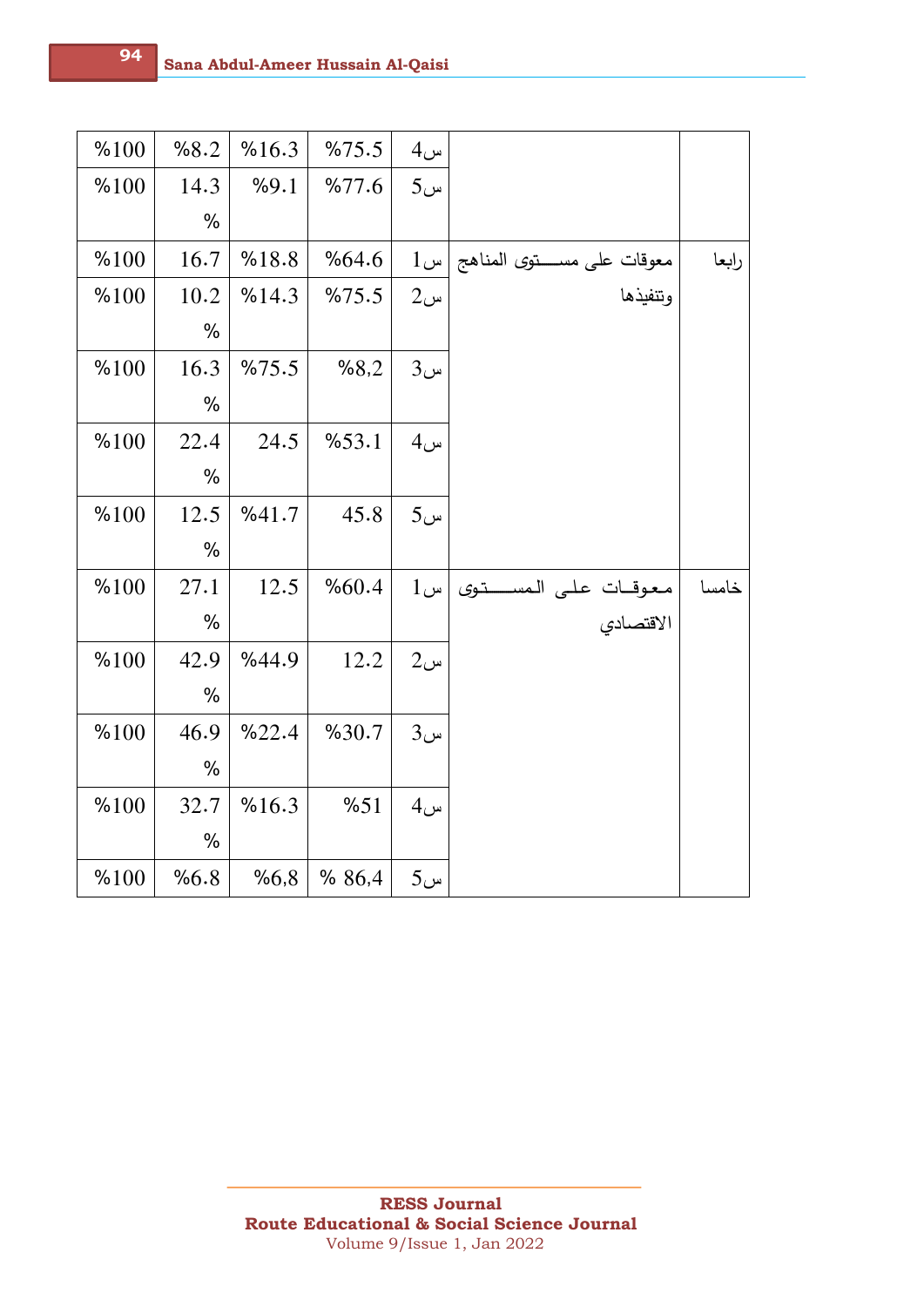|  |                                                          |  |  |  | E-Learning Obstacles from the Point of View of Teachers and Students in the |  |
|--|----------------------------------------------------------|--|--|--|-----------------------------------------------------------------------------|--|
|  | Art Education Department at the Open Educational College |  |  |  |                                                                             |  |
|  |                                                          |  |  |  |                                                                             |  |

| المجموع | الاجابة | الاجابة | الاجابة | رقـــــم       | جدول رقم (2) اجابات االطلبة           | تسلسل |
|---------|---------|---------|---------|----------------|---------------------------------------|-------|
|         | بربما   | بلا     | نعم     | السؤال         | (الفقرات)                             |       |
| %100    | %33.3   | %50     | %16.7   | $1$ س          | معوقات على المستوى التقنى             | اولا  |
|         |         |         |         |                |                                       |       |
| %100    | صفر     | %100    | صفر %   | $2\omega$      |                                       |       |
| %100    | %40     | صفر %   | %60     | 3 <sub>u</sub> |                                       |       |
| %100    | %16.7   | %33.3   | %50     | $4$ س          |                                       |       |
| %100    | صفر     | %60     | %40     | $5$ س          |                                       |       |
| %100    | %44.4   | %11.1   | %44.4   | $1$ س          | معوقات على المستوى التربوي            | ثانيا |
| %100    | %33.3   | %55.6   | %11.1   | $2\omega$      |                                       |       |
| %100    | %77.8   | صفر %   | %22.2   | $3$ س          |                                       |       |
| %100    | %11.1   | %11.1   | %77.8   | $4$ س          |                                       |       |
| %100    | %44.4   | %44.4   | %11.1   | $5\omega$      |                                       |       |
| %100    | %16.7   | %66.7   | %16.7   | $1$ س          | معوقات على المستوى الاجتماعي          | ثالثا |
| %100    | %16.7   | %33.3   | %50     | $2\omega$      |                                       |       |
| %100    | %50     | %33.3   | %16.7   | 3 <sub>u</sub> |                                       |       |
| %100    | %16.7   | %33.3   | %50     | $4$ س          |                                       |       |
| %100    | %83.3   | صفر %   | %16.7   | $5\omega$      |                                       |       |
| %100    | صفر     | صفر %   | %100    | $1$ س          | معوقــات علـي مســـــــتوى المنـــاهج | رابعا |
| %100    | %20     | صفر %   | %80     | $2\omega$      | وتنفيذها                              |       |
| %100    | %20     | %80     | صفر %   | $3\omega$      |                                       |       |
| %100    | %40     | صقر     | %60     | $4$ س          |                                       |       |
| %100    | %20     | %80     | صفر     | $5\omega$      |                                       |       |
| %100    | صفر     | صقر     | %100    | $1$ س          | معوقات على المستوى الاقتصادى          | خامسا |
| %100    | %50     | %50     | صفر     | $2\omega$      |                                       |       |
| %100    | %16.7   | %16.7   | %66.6   | $3$ س          |                                       |       |
| %100    | %33.3   | %33.3   | %33.3   | $4$ س          |                                       |       |
| %100    | %16.7   | %16.7   | %66.7   | $5\omega$      |                                       |       |

جائت النتائج وحسب النسب المئوية كالاتي:–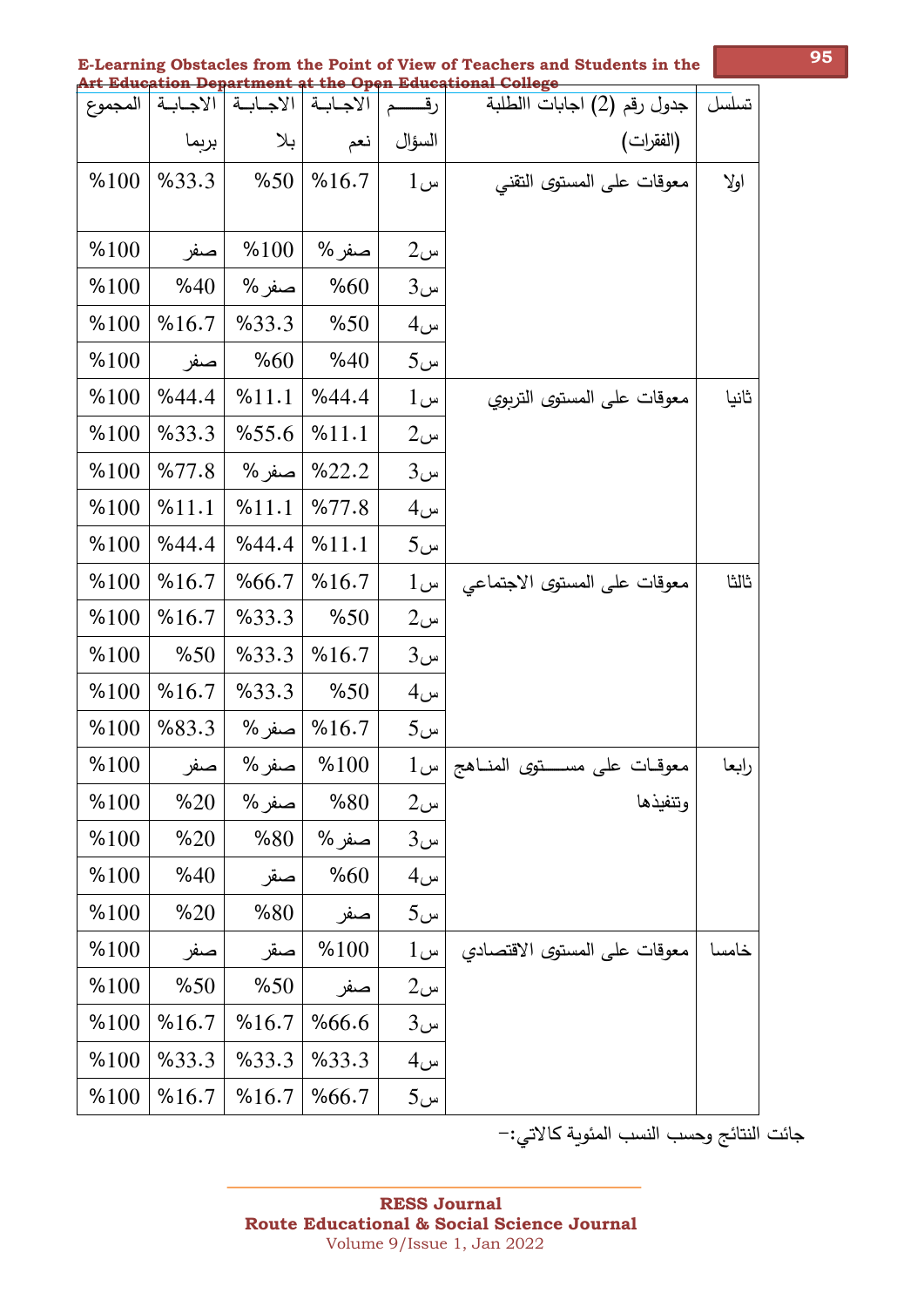يما يخص المعوقات على المســــتوى التقني لم ترتقي الى مســـتوى الطموح فكان الســــؤال الاول هل استطاع التعليم الالكتروني بما عليه في قسم التربية الفنية من مواكبة التطورات السريعة بنسبة متوسطة لا ترضـــــى الطموح ولم تتوفر اى دورات للتدربســــين لاســــتخدام البرامج المتطورة للعملية التعليمية الالكترونية ،واســتخدمت البرامج الـحديثة في الـعملية التعليمية الالكترونية بنســبة وســطية لم ترتقي الي الـجيدة ، وقدكان التقييم النهائي للطالب معد وفق برنامج الكتروني معد لهذا الغرض نسبته ضعيفة لم ترتقي للطموح

امـا المعوقـات على المســــتوى التربوي فقد كـان كـالاتي:– كـان تدربســـــي المـادة يجيد فن التعليم الالكتروني بشكل متوسـط، لا يرتقي لمواكبة التطورات الالكترونية المتســارعة ،ولم تكن المناهج ملائمة مع التعليم الالكتروني، ولم يكن هناك توافق بين المواد التي تتطلب مهارات عملية وبين التعليم الالكتروني،و تم استخدام الوسائل التعليمية الالكترونية لايصال المحتوى التعليمي ولم يمتلك الاختبار النهائي تكنلوجيا عالية تضمن مصداقية الاجابات.

اما المعوقات على المستوى الاجتماعي فكانت كالاتي: كان التعليم مناسبا لجميع فئات الطلبة نوعا ما ولم تكن للعادات والتقاليد تدخل في عملية التعليم الالكتروني بنســبة كبيرة ،وقد وإجهت صــــعوبة في نشـــر المعرفة على المستوى الاجتماعي، وكان هناك تشجيعا من قبل الإدارة على تطوير هذا التعليم، وكان التفاعل جيد من قبل الطلبة مع التدربسين في القسم .

اما المعوقات على مســــتوى المناهج وتنفيذ ها فكانت كالاتــ :اســــتخدم التدربســـــى اكثر من طريقة للتدريس لإيصـــال المحتوى التعليمي، واسـتخدم الفديو التســجيلي في عرض المادة التعليمية كوسـيلة إيضـــاح وخاصـــــــة في المواد العملية، ولم تتوج نتاجات الطلبة بمعرض او مهرجان ســــنوي الكتروني، والمناهج للمواد العملية مثل التخطيط والنحت والخزف والخط والزخرفة والمسرح والموسـيقى والأشـغال لاقت صــعوبة بالتعليم الالكتروني، ولم يقتصر تدربس المادة التعليمية على طريقة تدربس وإحدة .

اما المعوقات على المســتوى الاقتصـــادي فجائت كالاتي امتلك التدربســيون والطلبة جهاز الحاســب الالي او الجهاز الذي ينوب عنه وكانت تغطية الانترنت رديئة لدعم مثل هكذا تعليم ، وكان ثمن شــــبكة الانترنت معتدلا نوعا ما، ولم يكن ثمن الحاسـب الآلي او ما ينوب عنه باهض الثمن بشــكل كبير ، وكانت المناهج التعليمية الالكترونية مجانية.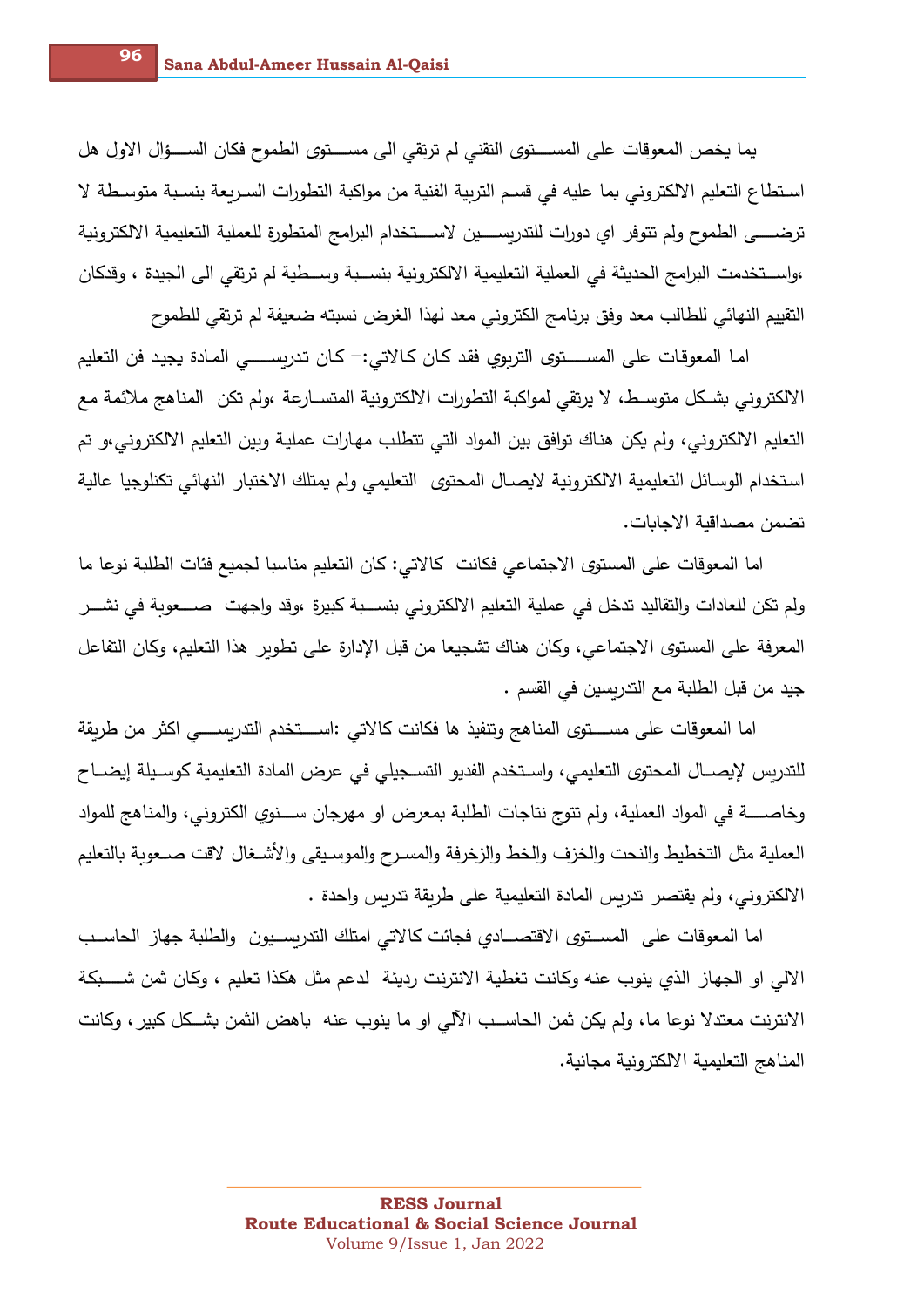اما اهم المعوقات في السؤال المفتوح نختصرها بالاتي:-

- لم تفعل اي دورات او برامج تعليمية او تدريبية للتدريســــيين والطلبة قبل بدا التعليم الالكتروني ، لان - $1\,$ التعليم الالكتروني كان مباغتا بالنسبة للطلبه والتدربسسين، اضــافه الى ضـعف الادارة التعليمية في توفير مســـــتلزمـات التعليم الالكتروني من جميع جوانبـه الاداريـة والعمليـه والعلميـة ومواكبـة التطور العلمي وبالتالي توفير كل مايحتاجه التدربسي والطالب.
	- 2– قيام الطلبة بالغش والنقل الحرفي وبضمنها الفارزة والنقطة .
	- محم وصول المادة المطلوبة للطلبة كونها عملي ونظري بسبب برنامج الواتس وعدم تغييره لآخر .  $3$
- 4– تأخر الطلبة في تســــليم واجباتهم وبضـــــمنها دفاتر الامتحان بعد الوقت المتاح لاكثر من الوقت المتاح.وصعوبة التواصل والتحاور معهم كونهم يتفقون فيما بينهم وبرسلون الاجابة لبعضهم البعض.
- عدم معرفة الفروق الفردية بالتعليم الالكتروني وتمييز المتفوقين من الطلبة وعدم ايصـــــال المـادة يشكلها المطلوب
	- 6– لا يوجد أي استوديو للدروس العملية مثل الخزف والنحت والتخطيط والاشغال اليدوية
- 7– عدم تهيئة منهج يلائم الدراســـه الالكترونية ومطالبة الطلبة الدراســـة الالكترونية بنفس مطالب الطلبة في السنوات السابقة حين كان الدوام حضوربا
- 8– ان معظم المحاضــرات كانت تلقى عن طريق الصــوت فقط وخصــوصــا المواد العملية علما ان هذه المواد العملية كان صعب ايصالها لانها تحتاج الى تطبيق عملى .
- 9– الاختبار كان يعتمد فقط على كتابة الطالب للموضـــــوع كما موجود في المصـــــدر او الكتاب دون صياغة اسئلة تعتمد على فهم الطالب للموضوع ككل.
- قلة الوعي الكامل من قبل المجتمع حول مبادئ التعليم الالكتروني وقلة عقد ندوات توعوية  $-10$ لتعليم

الا**ستنتاجات :** اهم الاستنتاجات التي خرجت بها الباحثة هي :

1– ضــــعف اســـتعداد بعض أعضـــــاء هيئة التدربس للتدربب على تكنولوجيا المعلومات والاتصـــــالات، وضـــعف الالمام بالاســاليب التكنولوجية الـحديثة، وندرة توظيف التقنيات الـحديثة في تدربب أعضـــاء هيئة التدربس، وبالاضـــافة إلى قلة توافر أعضـــاء هيئة التدريس المتخصـــصـــين في مجال تخطيط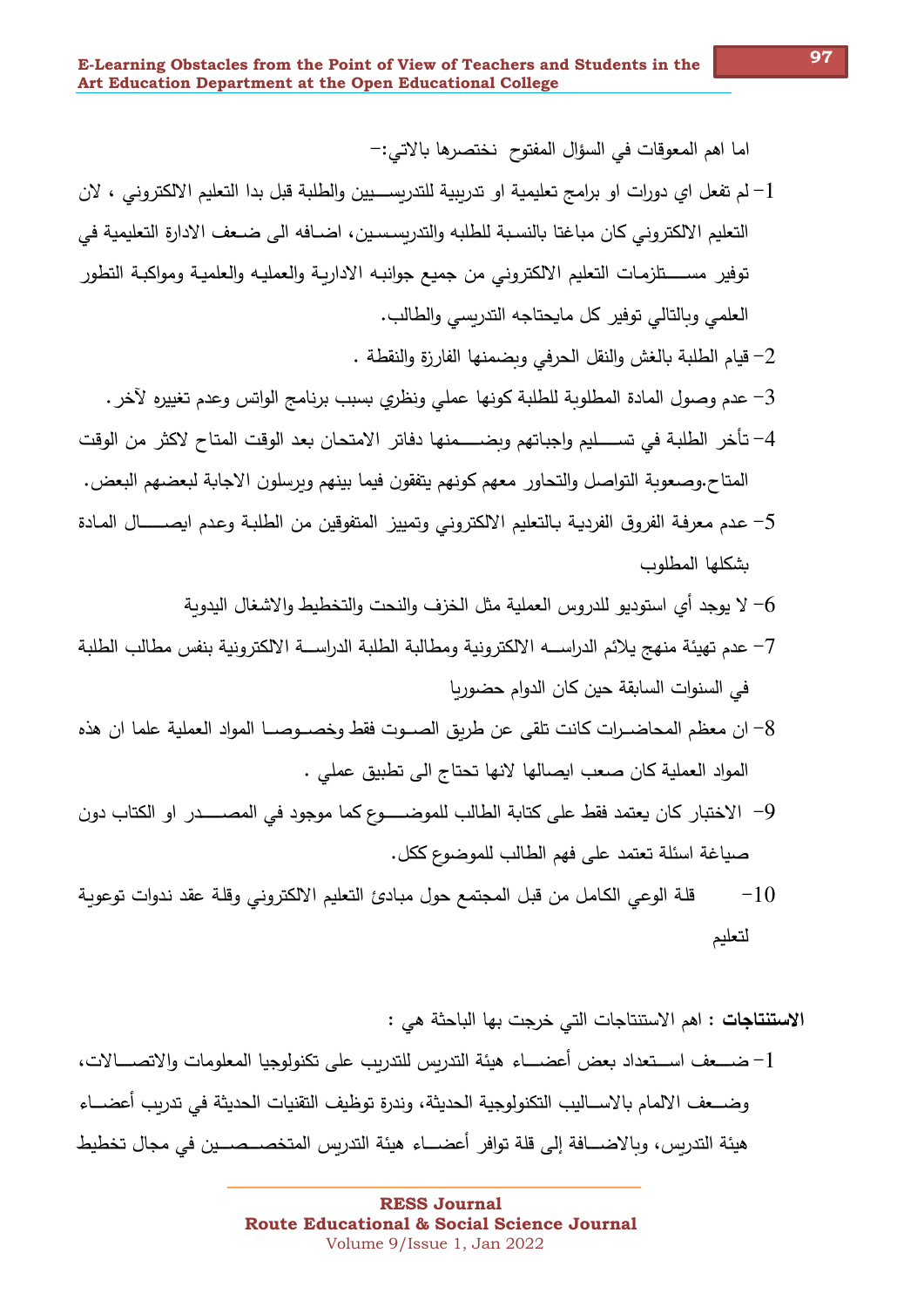وتصـــــميم المقررات الالكترونية ،وضــــــعف الامكانات المادية المتاحة لهم وقلة الاهتمام بهم وعدم تدرببهم على تكنولوجيا المعلومات والاتصالات.

- − عدم توافر الاجهزة والمعدات اللازمــة لمتطلبــات البحـث العلمي بــالجــامعــات مـع غيــاب الرؤبــة الستراتيجية على مستوى وزارة التعليم العالي، وافتقادها لوجود معايير واضـحة، وموحدة لضـبط جودة المقررات الالكترونية والمناهج التي تتوافق معها.
- <sup>2</sup>− نقص الوعى بالرؤبة الصـــــحيحة عن التعليم الالكتروني، وبرامجه، وأهميته، ومميزاته، لدى قطاع مؤثر من المجتمع والمســـــؤولين، وكذلك نقص بل انعدام التموبل اللازم للكليات في ظل الانهيار الاقتصادي الذي احدثته الجائحة، وعدم وصول تغطية الانترنت إلى كل المناطق في بغداد،
- 4– ضـعف البنية التحتية والرقمية، والتخطيط السليم، وضـعف القدرة على مواكبة التقدم التقني والمعرفي، وتضــاؤل المشــاركة الفعالة في التطوير ؛ بسـبب قلة الموارد المالية اللازمة لتوفير مثل هذه التقنيات. وبما يساعد في إطلاق العنان للتدريسي وللطالب لكي يفكر وبتفاعل وبشارك في تصميم المعارف .

ا**لتوصــيات :**– على الرغم من الصـــعوبة الآنية لتنفيذ التعليم الالكتروني نظرا لكثرة معيقاته، فإن هناك بعض الخطوات التي ربما تسرع الاستفادة منه في القربب العاجل، ومنها:

• توسيع نطاق الانترنت وتعميمها على جميع المناطق النائية. فالمناطق النائية ذات الموارد التعليمية الضئيلة هي الأكثر حاجة لتعوض (ومن خلال الأسلوب الالكتروني) ما نقص من الإمكانات والخدمات التعليمية التي تقدم ف*ي* المدن.

- توعية المجتمع التعليمي بأهمية هذا الأسلوب، وأنها ليست بديلا للتدربس المعتاد بقدر ماهو داعم ورافد له. • توعية صـانعي القرار بأهمية الاستفادة من هذه التقنية وما ستوفره لنا من إمكانات غير مكلفة وما قد تمنحه لنا من نتائج تعليمية جيدة.
- البدء بخطوات عملية تطبيقية في الجامعات ومراكز البحوث، وذلك بتدشــــين بعض الكليات الإلكترونية النموذجية من خلال المؤسسات الحكومية أولا ومن خلال القطاع الخاص وبإشراف الجهات الرسمية ثانيا و تشجيع القطاع الخاص لطرح مثل هذا النوع من التعليم وتقديم الدعم النظامي له.
- لابد من نشــــر نقافة التعليم الالكتروني بين المعلمين بشـــكل اكبر عبر عقد الندوات التوعوية وفتح دورات تدرببية للتعليم الإلكتروني وبخصص برنامج خاصـة لبث المواد العملية اون لاين بصـورة والصـوت لكي يتمكن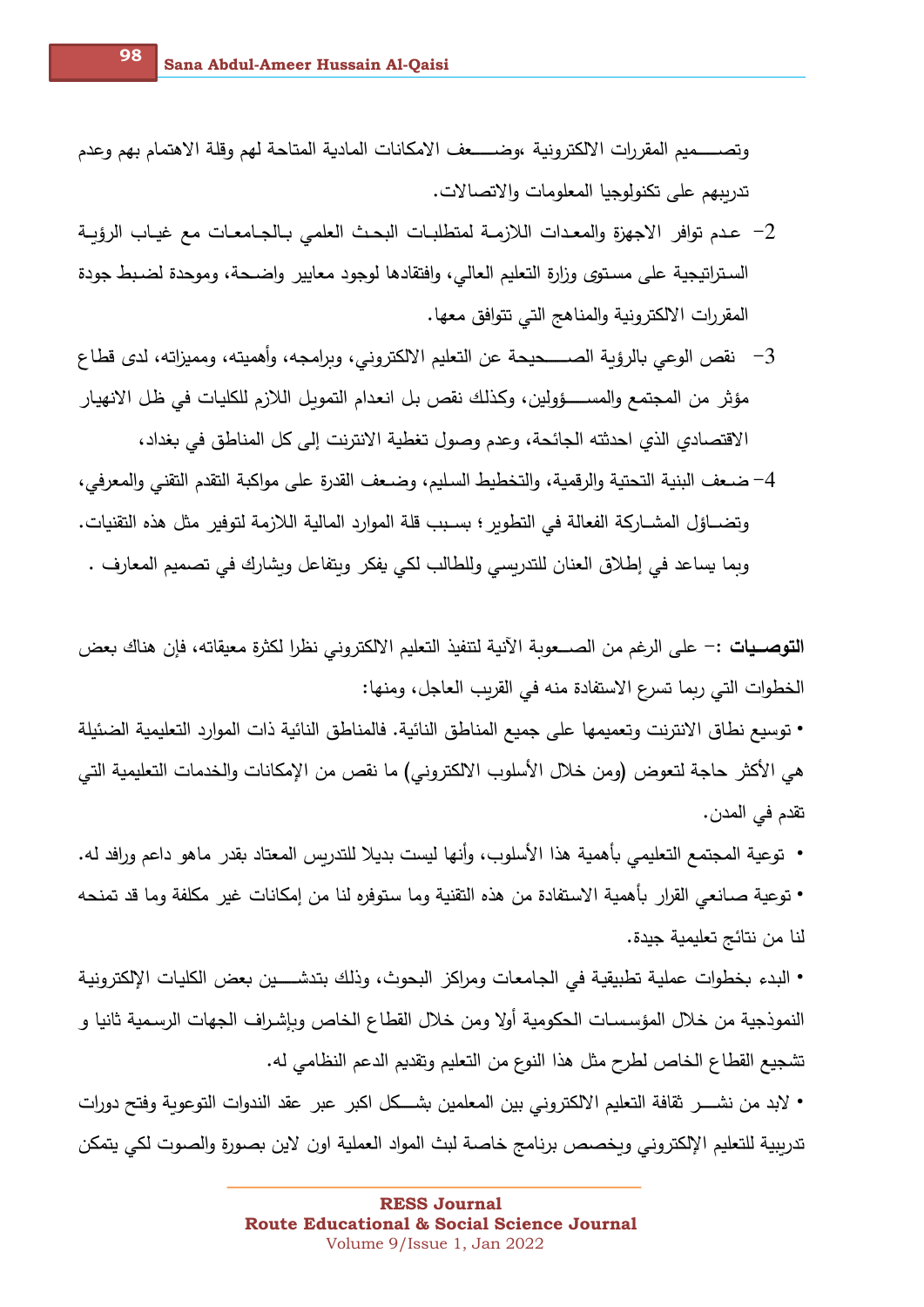الطالب من العيش بصــوره حقيقيه في الصــف الدراســي بما يخدم قسـم التربيه الفنية ومواده التطبيقية وتكثيف من الدروس العملية وتقليل من الدروس المشتركة.

• تخضــع جميع المحاضـرات الـي الرقابة من قبل لجنة مختصــة من اسـاتذه القسـم لمعرفة سـلبيات وايـجابيات المحاضره وللاستفادة من الجانب الجيد وتعميمها على المواد الاخرى وايضا لتقويم السلبيات في المحاضرة.

• ان تكون المواد التي لايوجد فيها تطبيق عملي تبقي تدرس الكترونيا لســـــهولة اســــتقبالها من قبل الطلبة، وإدخال بعض النشاطات والامتحانات اليوميه لضمان حضور الطالب للماده وبالتالي الاستفادة منها او كتابه تقاربر فوربه داخل المحاضـرة اما المواد التي تحتوي تطبيق عملي يسـتوجب الحضـور للعمل المباشـر وتبادل الافكار بين الطلبة ومتابعه التدربسي بصوره مباشر للتوجيه والتقويم المباشر .

ا**لمقترحات** : توجيه طلاب الدراسـات العليا للبحث في مواضـيـع التعليم الالكتروني.باسـتخدام تطبيقات تخدم التفاعل المشترك في وقت واحد اضافه الى تطبيقات تخدم المواد العمليه التطبيقيه.

الحســــناوي ،موفق عبد العزيز (2007)، (أثر شــــبكة المعلومات الدولية وبرامج الحاســــوب في تدربس الكترونيات القدرة الكهربائية في تحصـــــيل الطلبة والأحتفاظ بالمعلومات والدافعية للتعلم). اطروحة دكتوراة غير منشورة جامعة بغداد كلية التربية ابن الهيثم. بغداد.

حنا، تودري، مرقص (2010)، (التعليم الإلكتروني ومتطلبات تطبيق متطلب أســـاســـي لتحقيق جودة التعليم الجامعي المفتوح)— المؤتمر العلمي المســــتوى الثالث والدوليالأول بعنوان. معايير الجودة والاعتماد في التعليم المفتوح في مصر ٍ والوطن العربي، كلية التربية،جامعة بورسعيد.

الحيلة، محمد محمود، (التربية الفنية وأساليب تدربسها)، دار المسيرة للنشروالتوزيع، عمان، ط.3، 2008. الخميس السيد سـلامة(التعليم في زمن كورونا(Covid–19 : تجسير الفجوةِ بين البيت والمدرسـة )، المجلة الدولية للبحوث في العلوم التربوية ، المؤسسة الدولية لافاق المستقبل.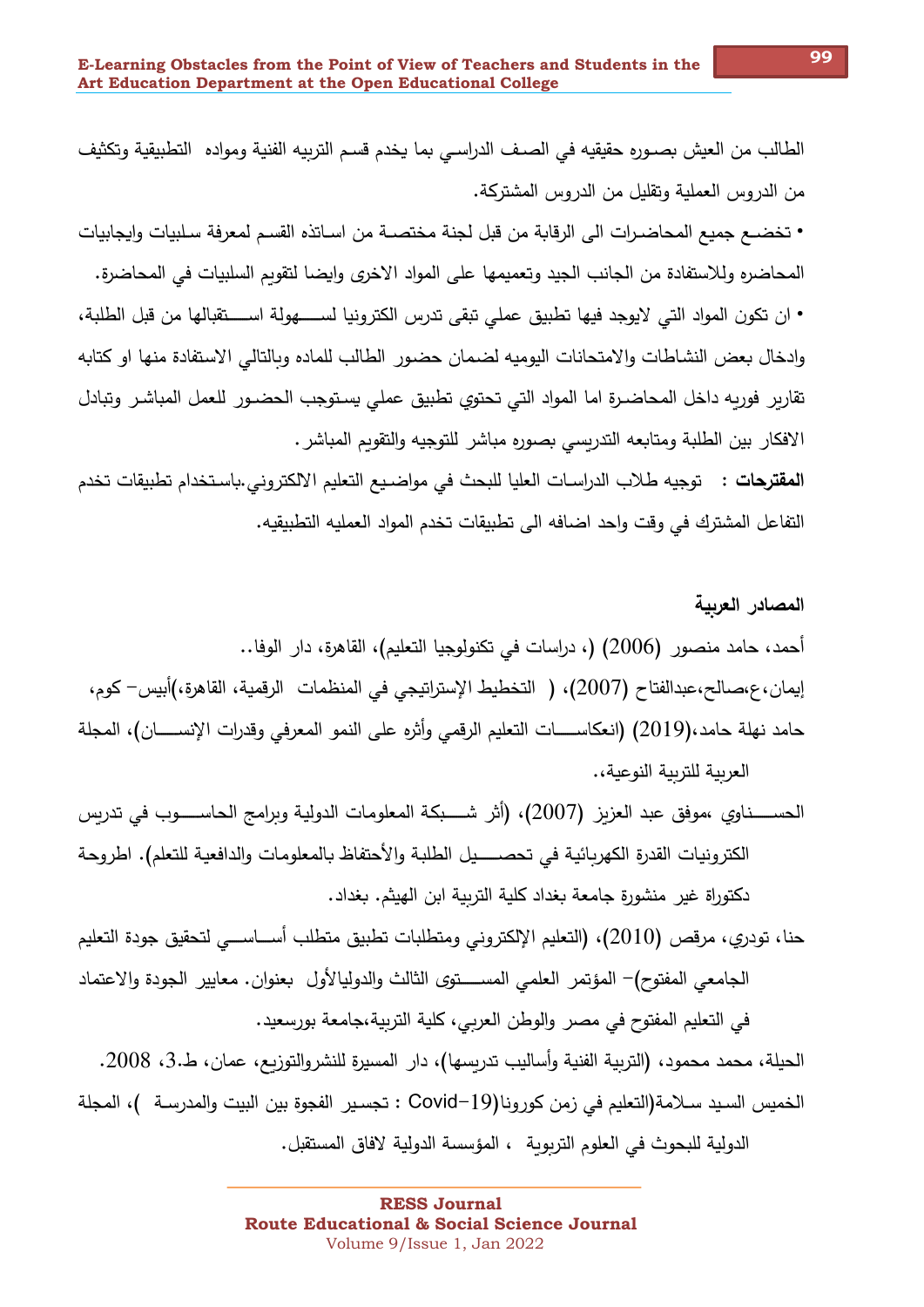**100**

- دباب وهبة، و بروبس وردة (2019)، معوقات التعليم الرقمي في المدرســــة الجزائرية. المجلة العربية للاداب و الدراسات الانسانية.
- دوفو, واكســــــال، (2017) (دور التكنلوجية الرقمية في التمكين من تطوير المهارات لعالم مترابط). اوروبا: مؤسسة RAND.
- السعود، رمضـان محمد محمد (2019)دراسـة المقارنة لبعض الجامعات الرقمية الاجنبية و العربية و امكانية الافادة منها في جمهورية مصر العربية. مجلة كلية التربية،
- الشيمي، حسنى عبد الرحمن(2016)، (أخصـائي مصـادر التعلم أو الأمين وقيادة التدبير التعليمي). القاهرة: دار الفجر للنشر والتوزيغ.
- ضـــــــــــــ2ـاوl، ب)/مي م2@ـJ، وال@ل)Aي، رضــــــــــــــا إب ا(ه). (2010) ع@&Aم يف ةـلاـعفلا ةـ\_/m&)لا ةرادلإا تاـهج/ت(، المعرفة)– دار الفكر العربي– القاهرة، .
- العامري،محمد حمود، (2016)،( الاتجاهات المعاصــــرة في التربية الفنية، مجلة الآداب والعلوم الاجتماعية، جامعة السلطان قابوس، المجلد) (3)العدد (1).
- عبد الجليل ابراهيم الزوبعي، و محمد احمد الغنام. (1981). مناهج البحث في التربية (المجلد 1). بغداد: مطبعة جامعة بغداد.
- العربشـــي، أيمن بن على ( 1431) ،(أثر توظيف الوســـائط المتعددة في تدربس مادة العلوم على تحصـــيل تلاميذ الصـف السـادس الابتدائـي) في مدينة جازان ،رسـالـة ماجستير ، غير منشـورة، جامعة أم القرى، المملكة العرىية السعودية..

عزمي نبيل جاد. (2008)، (تكنولوجيا التعليم الالكتروني). القاهرة: دار الفكر العربي. عزيز حنة داوود، و عبد الرحمن انور ، (1990)، (مناهج البحث التربوي). بغداد: مطابع دار الحكمة .

- قناوي ، شــاكر عبد العظيم محمد (2020)، (جائحة كورونا والتعليم عن بعد ملامح الأزمة واثارها بين الواقع و المستقبل و التحديات و الفرص). المجلة الدولية للبحوث في العلوم التربوبة،..
- ماجدة ،ابو بكر حســـن ،اســــوب(2018) (التعليم الإلكتروني في قطاع التعليم العالي الحاجة والتحديات)، مجلة العلوم والدراسات الإنسانية،